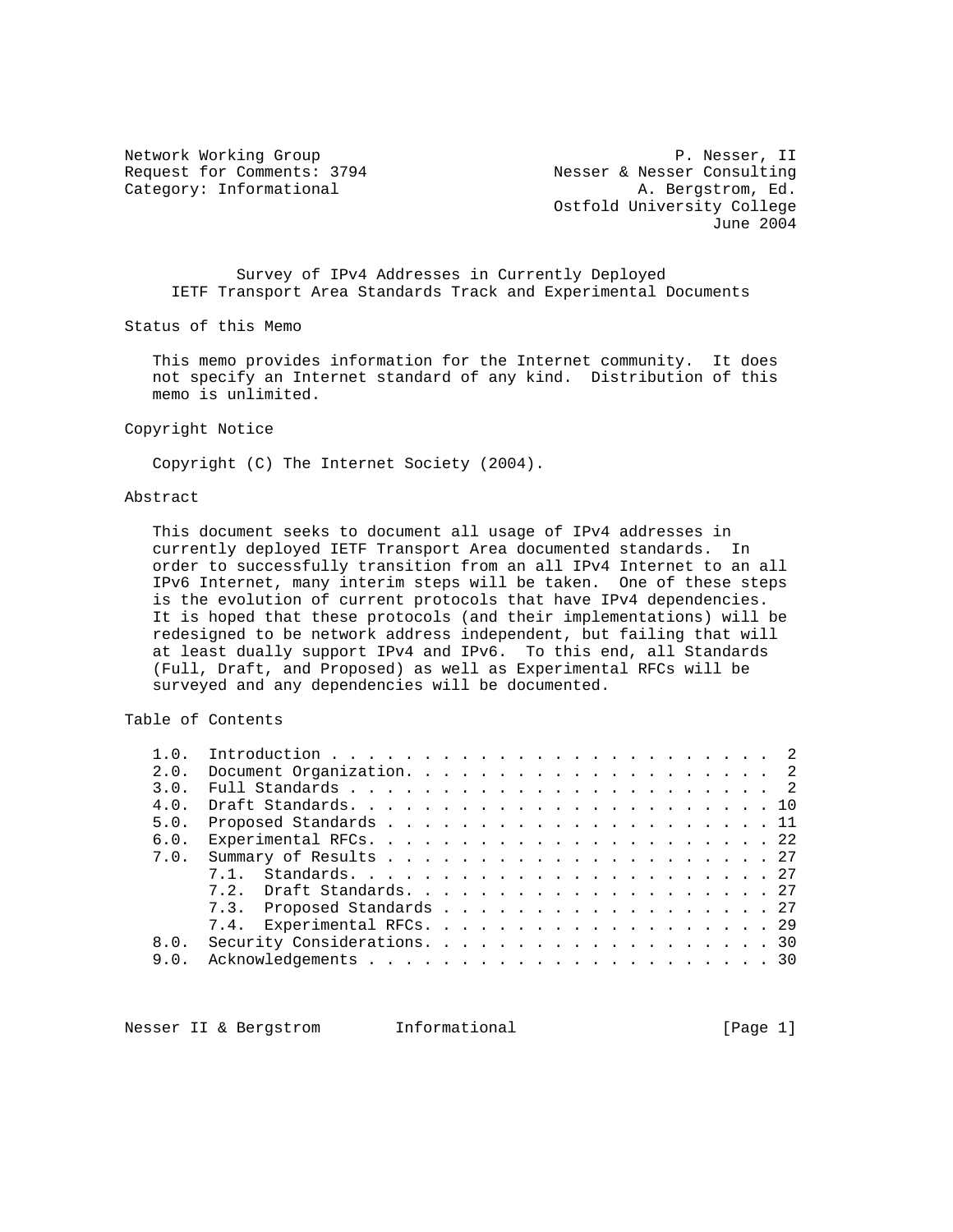|  | 12.0. Full Copyright Statement 31 |  |  |  |  |  |  |  |  |  |  |  |  |
|--|-----------------------------------|--|--|--|--|--|--|--|--|--|--|--|--|

#### 1.0. Introduction

 This document is part of a document set aiming to document all usage of IPv4 addresses in IETF standards. In an effort to have the information in a manageable form, it has been broken into 7 documents conforming to the current IETF areas (Application, Internet, Operations & Management, Routing, Security, Sub-IP and Transport).

For a full introduction, please see the introduction [1].

#### 2.0. Document Organization

The rest of the document sections are described below.

 Sections 3, 4, 5, and 6 each describe the raw analysis of Full, Draft, and Proposed Standards, and Experimental RFCs. Each RFC is discussed in its turn starting with RFC 1 and ending with (around) RFC 3100. The comments for each RFC are "raw" in nature. That is, each RFC is discussed in a vacuum and problems or issues discussed do not "look ahead" to see if the problems have already been fixed.

 Section 7 is an analysis of the data presented in Sections 3, 4, 5, and 6. It is here that all of the results are considered as a whole and the problems that have been resolved in later RFCs are correlated.

## 3.0. Full Standards

 Full Internet Standards (most commonly simply referred to as "Standards") are fully mature protocol specification that are widely implemented and used throughout the Internet.

#### 3.1. RFC 768 User Datagram Protocol

 Although UDP is a transport protocol there is one reference to the UDP/IP interface that states; "The UDP module must be able to determine the source and destination internet addresses and the protocol field from the internet header." This does not force a rewrite of the protocol but will clearly cause changes in implementations.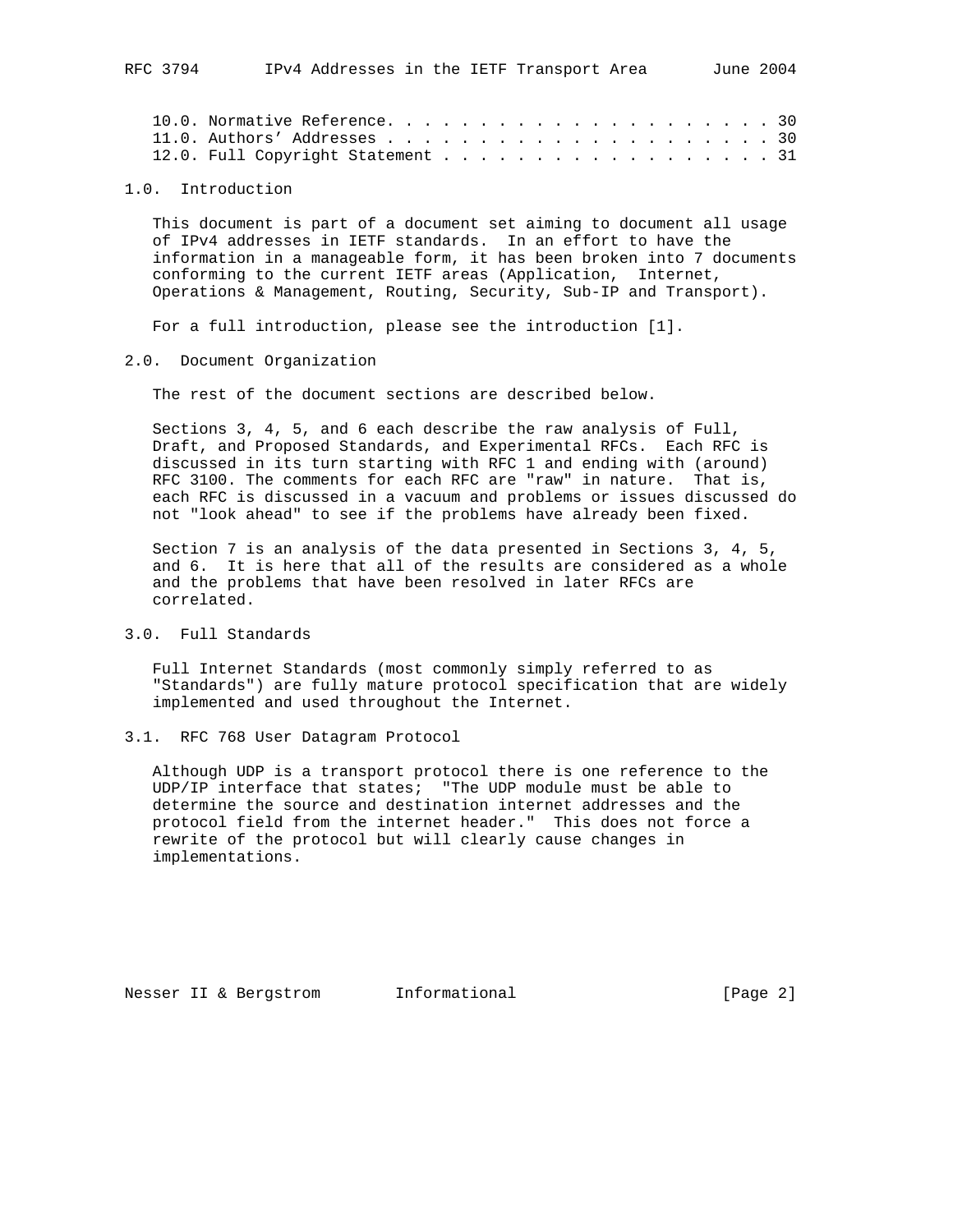### 3.2. RFC 793 Transmission Control Protocol

 Section 3.1 which specifies the header format for TCP. The TCP header is free from IPv4 references but there is an inconsistency in the computation of checksums. The text says: "The checksum also covers a 96 bit pseudo header conceptually prefixed to the TCP header. This pseudo header contains the Source Address, the Destination Address, the Protocol, and TCP length." The first and second 32-bit words are clearly meant to specify 32-bit IPv4 addresses. While no modification of the TCP protocol is necessitated by this problem, an alternate needs to be specified as an update document, or as part of another IPv6 document.

#### 3.3. RFC 907 Host Access Protocol specification

This is a layer 3 protocol, and has as such no IPv4 dependencies.

- 3.4. NetBIOS Service Protocols. RFC1001, RFC1002
	- 3.4.1. RFC 1001 PROTOCOL STANDARD FOR A NetBIOS SERVICE ON A TCP/UDP TRANSPORT: CONCEPTS AND METHODS

Section 15.4.1. RELEASE BY B NODES defines:

A NAME RELEASE DEMAND contains the following information:

- NetBIOS name
- The scope of the NetBIOS name
- Name type: unique or group
- IP address of the releasing node
- Transaction ID

Section 15.4.2. RELEASE BY P NODES defines:

A NAME RELEASE REQUEST contains the following information:

- NetBIOS name
- The scope of the NetBIOS name
- Name type: unique or group
- IP address of the releasing node
- Transaction ID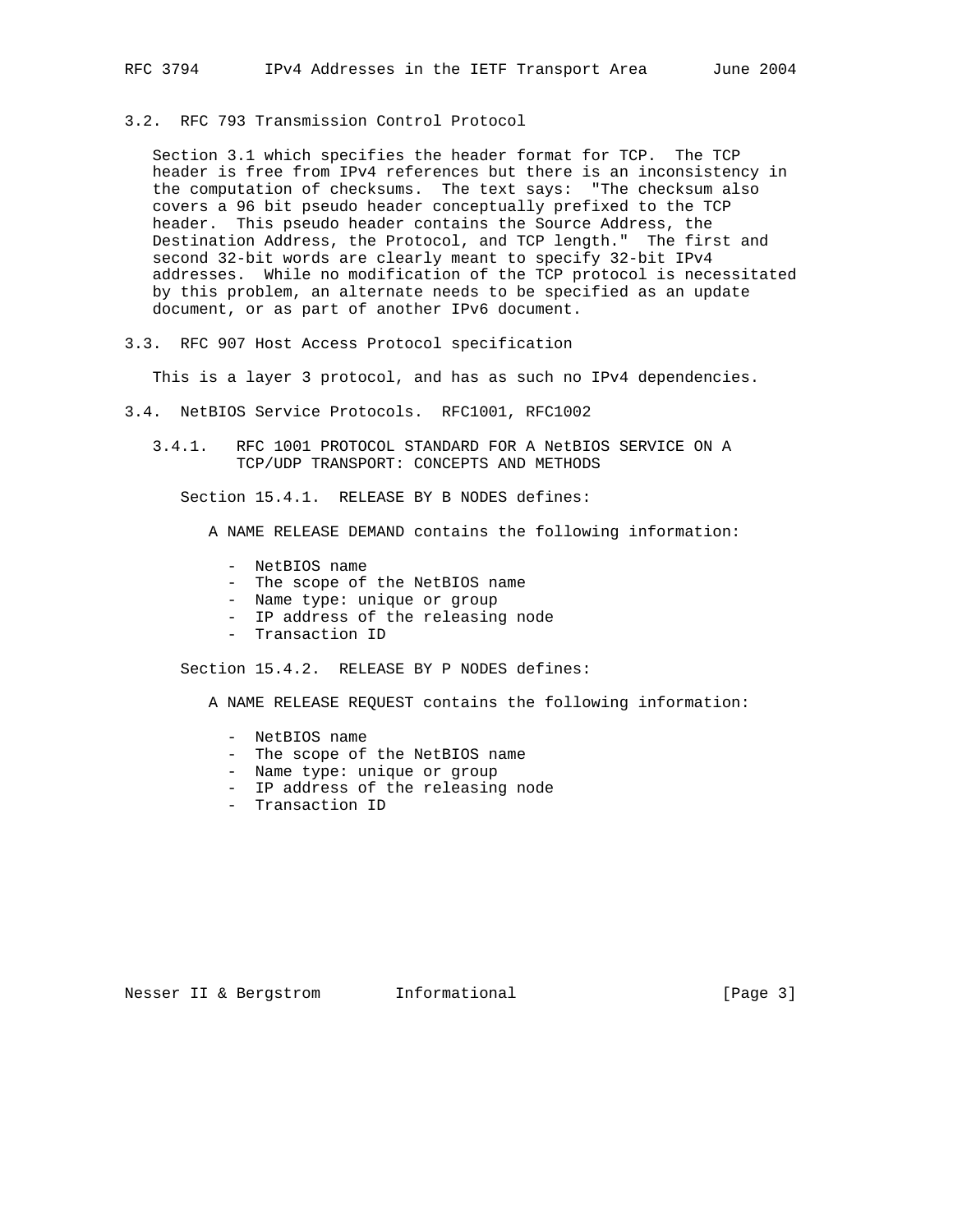A NAME RELEASE RESPONSE contains the following information:

- NetBIOS name
- The scope of the NetBIOS name
- Name type: unique or group
- IP address of the releasing node
- Transaction ID
- Result:
	- Yes: name was released
	- No: name was not released, a reason code is provided

Section 16. NetBIOS SESSION SERVICE states:

 The NetBIOS session service begins after one or more IP addresses have been found for the target name. These addresses may have been acquired using the NetBIOS name query transactions or by other means, such as a local name table or cache.

Section 16.1. OVERVIEW OF NetBIOS SESSION SERVICE

Session service has three phases:

- Session establishment it is during this phase that the IP address and TCP port of the called name is determined, and a TCP connection is established with the remote party.
- 6.1.1. SESSION ESTABLISHMENT PHASE OVERVIEW

 An end-node begins establishment of a session to another node by somehow acquiring (perhaps using the name query transactions or a local cache) the IP address of the node or nodes purported to own the destination name.

 Once the TCP connection is open, the calling node sends session service request packet. This packet contains the following information:

- Calling IP address (see note)
- Calling NetBIOS name
- Called IP address (see note)
- Called NetBIOS name

 NOTE: The IP addresses are obtained from the TCP service interface.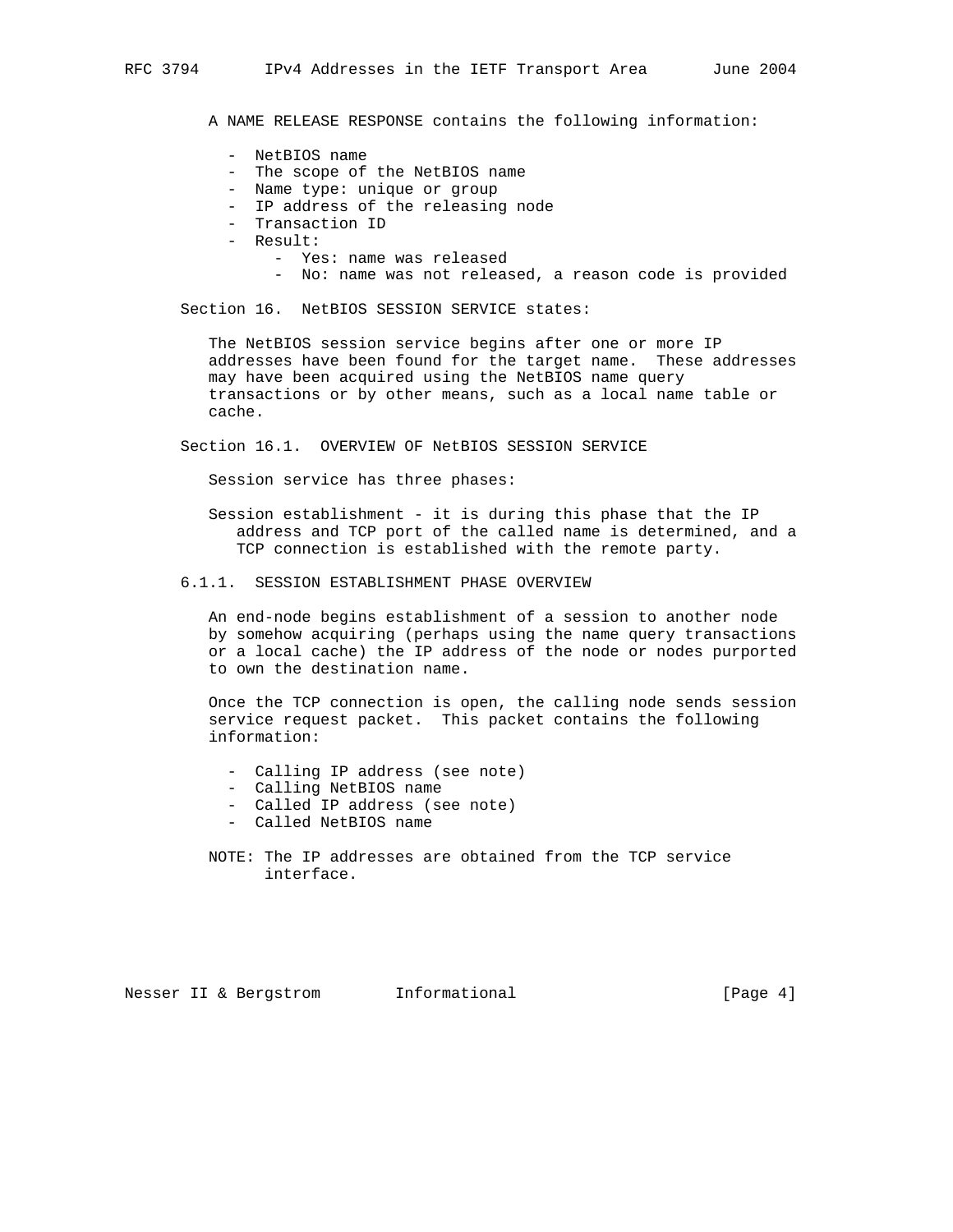If a compatible LISTEN exists, and there are adequate resources, then the session server may transform the existing TCP connection into the NetBIOS data session. Alternatively, the session server may redirect, or "retarget" the caller to another TCP port (and IP address).

 If the caller is redirected, the caller begins the session establishment anew, but using the new IP address and TCP port given in the retarget response. Again a TCP connection is created, and again the calling and called node exchange credentials. The called party may accept the call, reject the call, or make a further redirection.

17.1. OVERVIEW OF NetBIOS DATAGRAM SERVICE

 Every NetBIOS datagram has a named destination and source. To transmit a NetBIOS datagram, the datagram service must perform a name query operation to learn the IP address and the attributes of the destination NetBIOS name. (This information may be cached to avoid the overhead of name query on subsequent NetBIOS datagrams.)

17.1.1. UNICAST, MULTICAST, AND BROADCAST

 NetBIOS datagrams may be unicast, multicast, or broadcast. A NetBIOS datagram addressed to a unique NetBIOS name is unicast. A NetBIOS datagram addressed to a group NetBIOS name, whether there are zero, one, or more actual members, is multicast. A NetBIOS datagram sent using the NetBIOS "Send Broadcast Datagram" primitive is broadcast.

#### 17.1.2. FRAGMENTATION OF NetBIOS DATAGRAMS

 When the header and data of a NetBIOS datagram exceeds the maximum amount of data allowed in a UDP packet, the NetBIOS datagram must be fragmented before transmission and reassembled upon receipt.

 A NetBIOS Datagram is composed of the following protocol elements:

- IP header of 20 bytes (minimum)
- UDP header of 8 bytes
- NetBIOS Datagram Header of 14 bytes
- The NetBIOS Datagram data.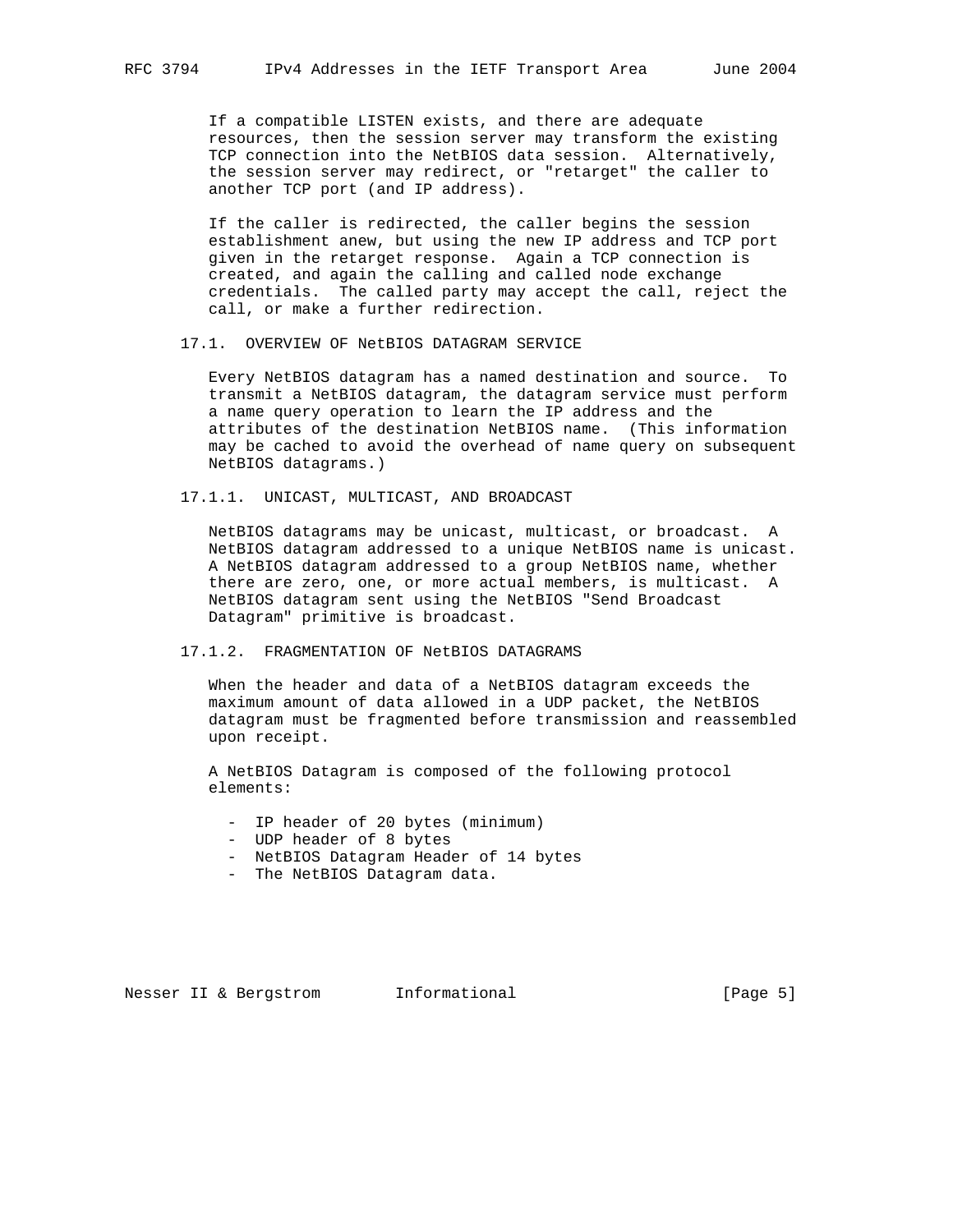- 18. NODE CONFIGURATION PARAMETERS
	- B NODES:
		- Node's permanent unique name
		- Whether IGMP is in use
		- Broadcast IP address to use
		- Whether NetBIOS session keep-alives are needed
		- Usable UDP data field length (to control fragmentation)
	- P NODES:
		- Node's permanent unique name
		- IP address of NBNS
		- IP address of NBDD
		- Whether NetBIOS session keep-alives are needed
		- Usable UDP data field length (to control fragmentation)
	- M NODES:
		- Node's permanent unique name
		- Whether IGMP is in use
		- Broadcast IP address to use
		- IP address of NBNS
		- IP address of NBDD
		- Whether NetBIOS session keep-alives are needed
		- Usable UDP data field length (to control fragmentation)

 All of the proceeding sections make implicit use of IPv4 addresses and a new specification should be defined for use of IPv6 underlying addresses.

 3.4.2. RFC 1002 PROTOCOL STANDARD FOR A NetBIOS SERVICE ON A TCP/UDP TRANSPORT: DETAILED SPECIFICATIONS

Section 4.2.1.3. RESOURCE RECORD defines

RESOURCE RECORD RR\_TYPE field definitions:

Symbol Value Description:

 A 0x0001 IP address Resource Record (See REDIRECT NAME QUERY RESPONSE)

 Sections 4.2.2. NAME REGISTRATION REQUEST, 4.2.3. NAME OVERWRITE REQUEST & DEMAND, 4.2.4. NAME REFRESH REQUEST, 4.2.5. POSITIVE NAME REGISTRATION RESPONSE, 4.2.6. NEGATIVE NAME REGISTRATION RESPONSE, 4.2.7. END-NODE CHALLENGE REGISTRATION RESPONSE, 4.2.9. NAME RELEASE REQUEST & DEMAND, 4.2.10. POSITIVE NAME RELEASE RESPONSE, 4.2.11. NEGATIVE NAME RELEASE RESPONSE and Sections 4.2.13. POSITIVE NAME QUERY

Nesser II & Bergstrom 1nformational (Page 6)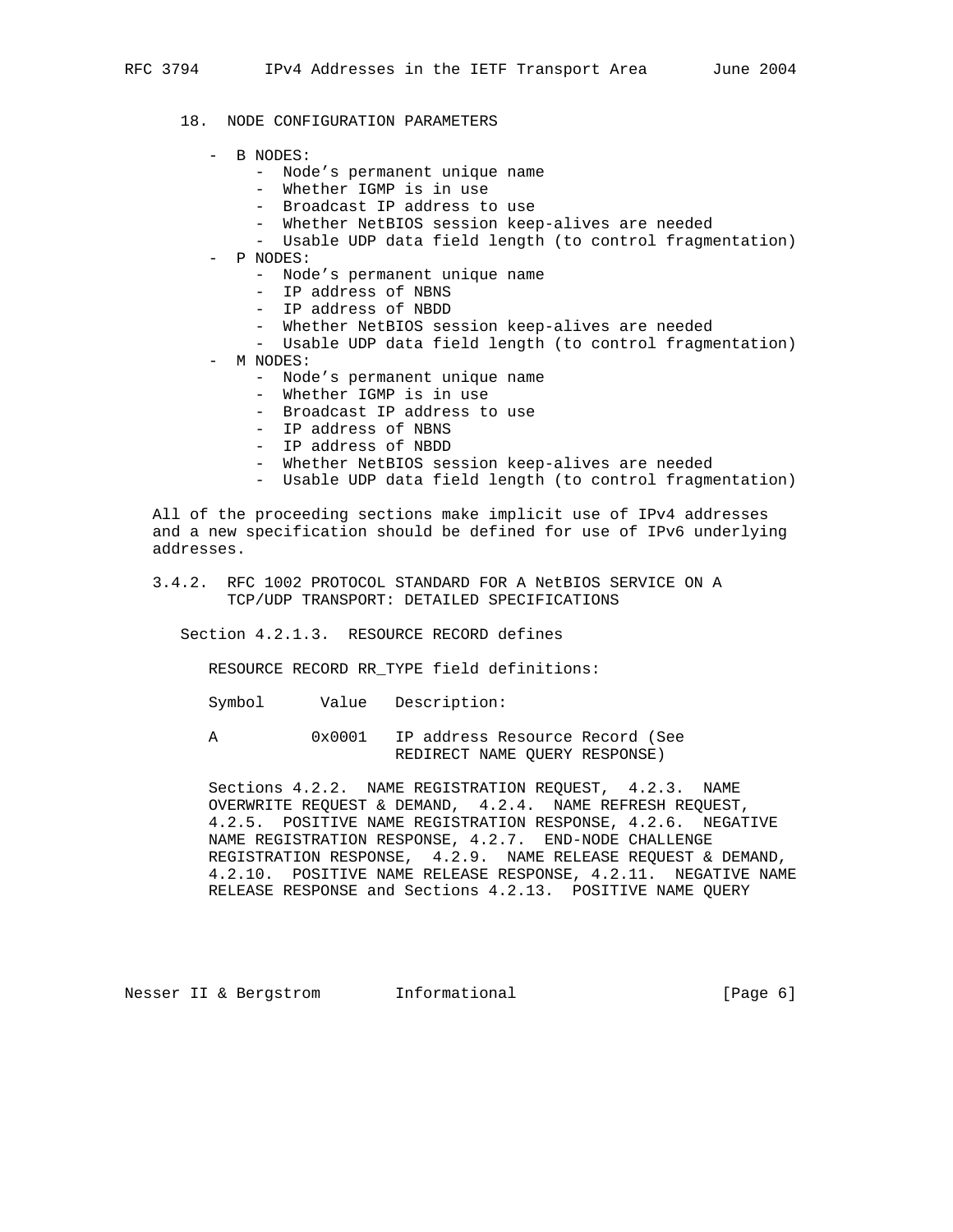RESPONSE all contain 32 bit fields labeled "NB\_ADDRESS" clearly defined for IPv4 addresses Sections 4.2.15. REDIRECT NAME QUERY RESPONSE contains a field "NSD\_IP\_ADDR" which also is designed for a IPv4 address.

Section 4.3.5. SESSION RETARGET RESPONSE PACKET

 1 1 1 1 1 1 1 1 1 1 2 2 2 2 2 2 2 2 2 2 3 3 0 1 2 3 4 5 6 7 8 9 0 1 2 3 4 5 6 7 8 9 0 1 2 3 4 5 6 7 8 9 0 1 +-+-+-+-+-+-+-+-+-+-+-+-+-+-+-+-+-+-+-+-+-+-+-+-+-+-+-+-+-+-+-+-+ TYPE | FLAGS | LENGTH +-+-+-+-+-+-+-+-+-+-+-+-+-+-+-+-+-+-+-+-+-+-+-+-+-+-+-+-+-+-+-+-+ | RETARGET\_IP\_ADDRESS | +-+-+-+-+-+-+-+-+-+-+-+-+-+-+-+-+-+-+-+-+-+-+-+-+-+-+-+-+-+-+-+-+ | PORT | +-+-+-+-+-+-+-+-+-+-+-+-+-+-+-+-+

Section 4.4.1. NetBIOS DATAGRAM HEADER

| 0 1 2 3 4 5 6 7 8 9 0 1 2 3 4 5 6 7 8 9 0 1 2 3 4 5 6 7 8          |            |
|--------------------------------------------------------------------|------------|
| FLAGS<br>MSG TYPE                                                  | DGM ID     |
|                                                                    | SOURCE IP  |
| $+ - + - +$<br>SOURCE PORT                                         | DGM LENGTH |
| $+ - + - +$<br>PACKET OFFSET<br>+-+-+-+-+-+-+-+-+-+-+-+-+-+-+-+-+- |            |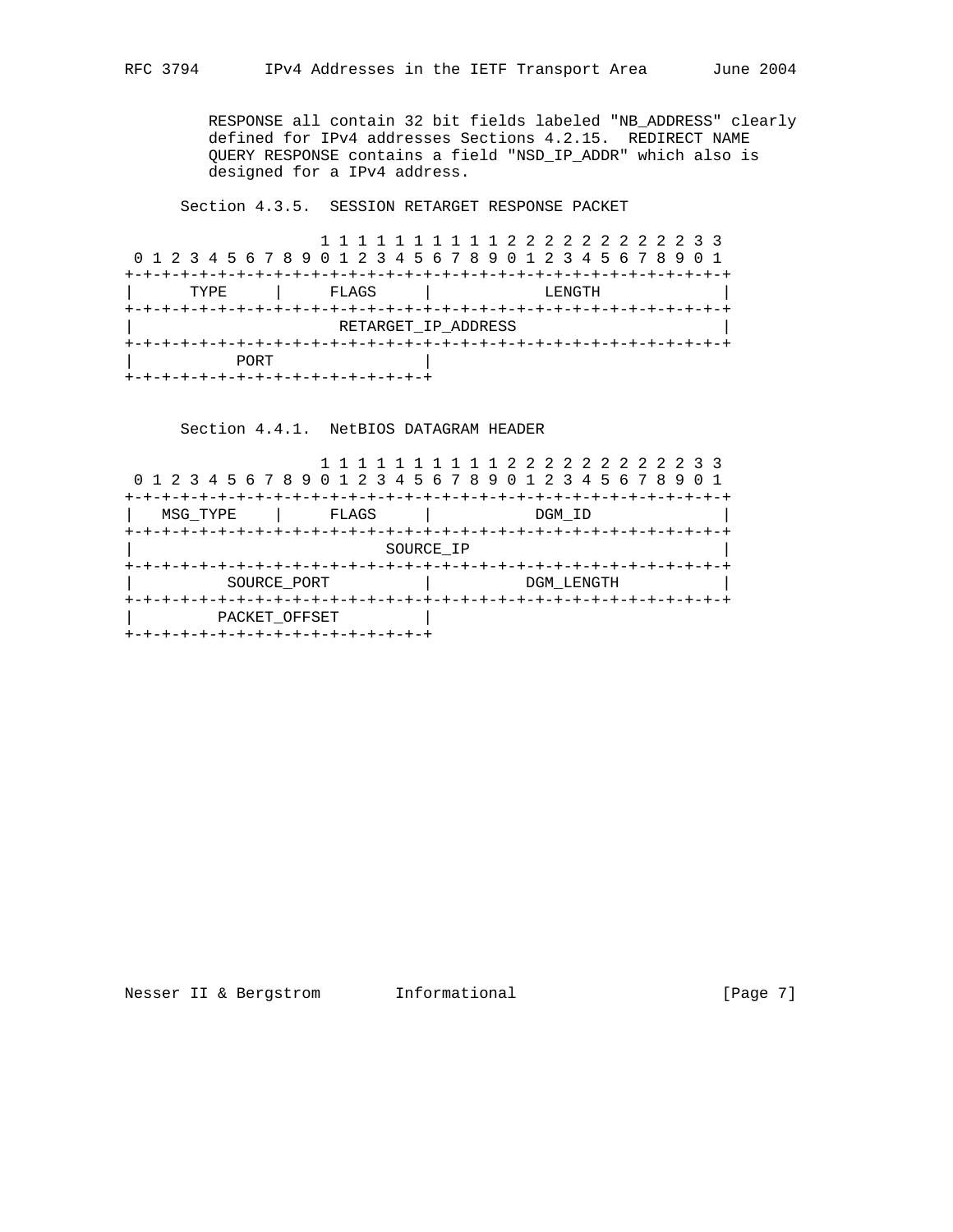## Section 4.4.2. DIRECT\_UNIQUE, DIRECT\_GROUP, & BROADCAST DATAGRAM

 1 1 1 1 1 1 1 1 1 1 2 2 2 2 2 2 2 2 2 2 3 3 0 1 2 3 4 5 6 7 8 9 0 1 2 3 4 5 6 7 8 9 0 1 2 3 4 5 6 7 8 9 0 1 +-+-+-+-+-+-+-+-+-+-+-+-+-+-+-+-+-+-+-+-+-+-+-+-+-+-+-+-+-+-+-+-+ MSG\_TYPE | FLAGS | DGM\_ID +-+-+-+-+-+-+-+-+-+-+-+-+-+-+-+-+-+-+-+-+-+-+-+-+-+-+-+-+-+-+-+-+  $\verb|SOURCE$ +-+-+-+-+-+-+-+-+-+-+-+-+-+-+-+-+-+-+-+-+-+-+-+-+-+-+-+-+-+-+-+-+ | SOURCE\_PORT | DGM\_LENGTH | +-+-+-+-+-+-+-+-+-+-+-+-+-+-+-+-+-+-+-+-+-+-+-+-+-+-+-+-+-+-+-+-+ | PACKET\_OFFSET | | +-+-+-+-+-+-+-+-+-+-+-+-+-+-+-+-+ | | | SOURCE NAME  $/$ | | +-+-+-+-+-+-+-+-+-+-+-+-+-+-+-+-+-+-+-+-+-+-+-+-+-+-+-+-+-+-+-+-+ | | / DESTINATION\_NAME /  $/$ | | +-+-+-+-+-+-+-+-+-+-+-+-+-+-+-+-+-+-+-+-+-+-+-+-+-+-+-+-+-+-+-+-+ | | / USER\_DATA /  $/$ | | +-+-+-+-+-+-+-+-+-+-+-+-+-+-+-+-+-+-+-+-+-+-+-+-+-+-+-+-+-+-+-+-+

## Section 4.4.3. DATAGRAM ERROR PACKET

|                           |              | 1 1 1 1 1 1 1 1 1 2 2 2 2 2 2 2 2 2 3 3<br>0 1 2 3 4 5 6 7 8 9 0 1 2 3 4 5 6 7 8 9 0 1 2 3 4 5 6 7 8 9 0 1 |  |  |  |  |  |  |
|---------------------------|--------------|------------------------------------------------------------------------------------------------------------|--|--|--|--|--|--|
| MSG TYPE                  | <b>ELAGS</b> | DGM ID                                                                                                     |  |  |  |  |  |  |
|                           | SOURCE IP    |                                                                                                            |  |  |  |  |  |  |
| SOURCE PORT<br>ERROR CODE |              |                                                                                                            |  |  |  |  |  |  |

# Nesser II & Bergstrom Informational (Page 8)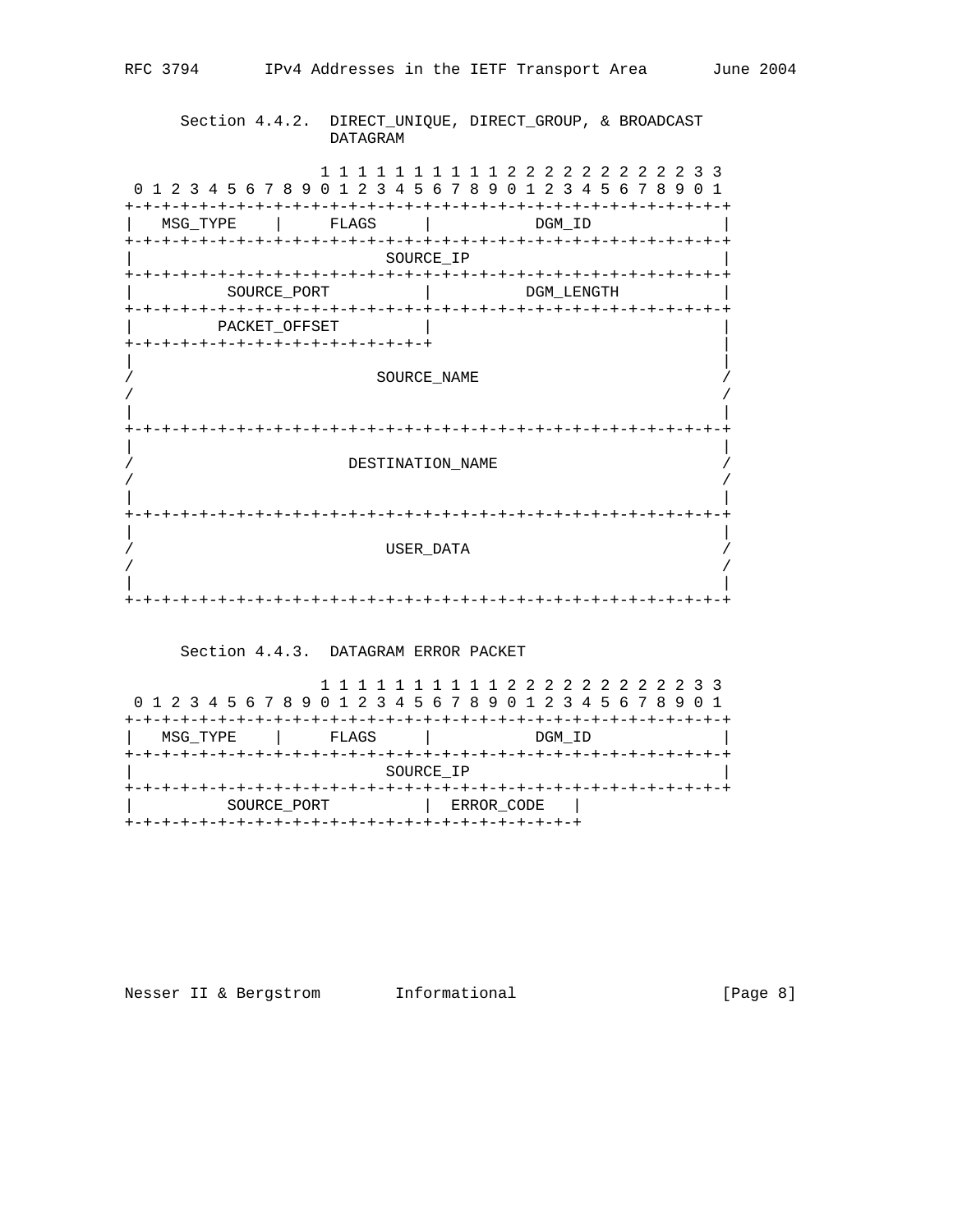Section 4.4.4. DATAGRAM QUERY REQUEST

|                  |                                             | 1 1 1 2 2 2 2 2 2 2 2 2 3 3<br>0 1 2 3 4 5 6 7 8 9 0 1 2 3 4 5 6 7 8 9 0 1 2 3 4 5 6 7 8 9 |  |  |  |  |  |  |
|------------------|---------------------------------------------|--------------------------------------------------------------------------------------------|--|--|--|--|--|--|
| MSG TYPE         | FLAGS                                       | DGM ID                                                                                     |  |  |  |  |  |  |
|                  |                                             | SOURCE IP                                                                                  |  |  |  |  |  |  |
|                  | SOURCE PORT<br>+-+-+-+-+-+-+-+-+-+-+-+-+-+- |                                                                                            |  |  |  |  |  |  |
| DESTINATION NAME |                                             |                                                                                            |  |  |  |  |  |  |
|                  |                                             |                                                                                            |  |  |  |  |  |  |

## 4.4.5. DATAGRAM POSITIVE AND NEGATIVE QUERY RESPONSE

| 0 1 2 3 4 5 6 7 8 9 0 1 2 3 4 5 6 7 8 9 0 1 2 3 4 5 6 7 8 9 |                                            |  | 222222222233 |                |  |  |  |  |
|-------------------------------------------------------------|--------------------------------------------|--|--------------|----------------|--|--|--|--|
| MSG TYPE                                                    | -+-+-+-+-+-+-+-+-+-+-+-+-+-+-+-+-<br>FLAGS |  | DGM ID       | +-+-+-+-+-+-+- |  |  |  |  |
|                                                             | SOURCE IP                                  |  |              |                |  |  |  |  |
|                                                             |                                            |  |              |                |  |  |  |  |
| SOURCE PORT                                                 |                                            |  |              |                |  |  |  |  |
| +-+-+-+-+-+-+-+-+-+-+-+-+-+-+-+-+-+                         |                                            |  |              |                |  |  |  |  |
|                                                             |                                            |  |              |                |  |  |  |  |
|                                                             | DESTINATION NAME                           |  |              |                |  |  |  |  |
|                                                             |                                            |  |              |                |  |  |  |  |
|                                                             |                                            |  |              |                |  |  |  |  |

## 5.3. NetBIOS DATAGRAM SERVICE PROTOCOLS

 The following are GLOBAL variables and should be NetBIOS user configurable:

 - BROADCAST\_ADDRESS: the IP address B-nodes use to send datagrams with group name destinations and broadcast datagrams. The default is the IP broadcast address for a single IP network.

Nesser II & Bergstrom Informational (Page 9)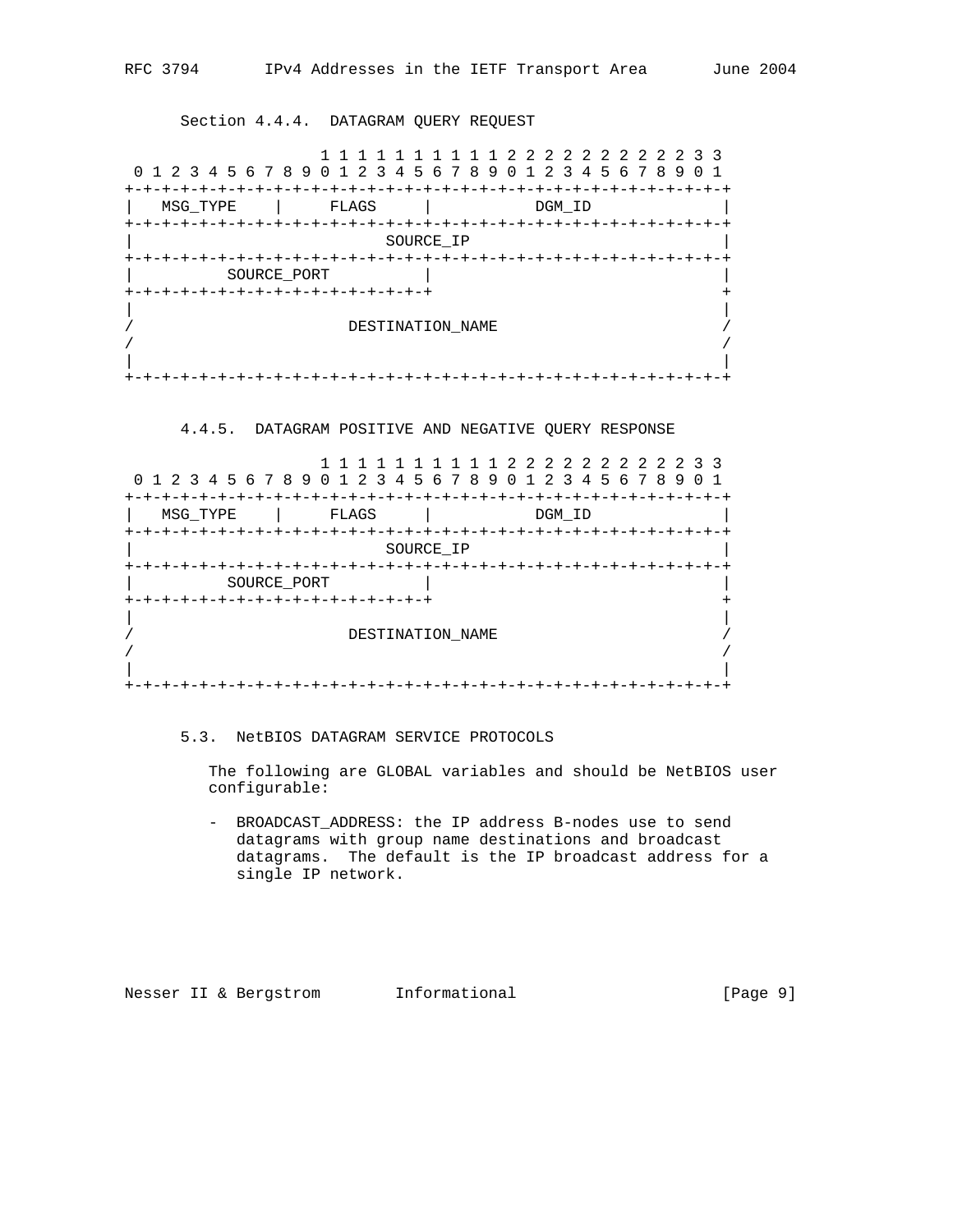There is also a large amount of pseudo code for most of the protocols functionality that make no specific reference to IPv4 addresses. However they assume the use of the above defined packets. The pseudo code may be valid for IPv6 as long as the packet formats are updated.

3.5. RFC 1006 ISO Transport Service on top of the TCP (Version: 3)

Section 5. The Protocol defines a mapping specification

Mapping parameters is also straight-forward:

 network service TCP ------- --- CONNECTION RELEASE

| Called address  | server's IP address<br>(4 octets) |  |
|-----------------|-----------------------------------|--|
| Calling address | client's IP address<br>(4 octets) |  |

4.0. Draft Standards

 Draft Standards represent the penultimate standard level in the IETF. A protocol can only achieve draft standard when there are multiple, independent, interoperable implementations. Draft Standards are usually quite mature and widely used.

4.1. RFC 3530 Network File System (NFS) version 4 Protocol

There are no IPv4 dependencies in this specification.

4.2. RFC 3550 RTP: A Transport Protocol for Real-Time Applications

There are no IPv4 dependencies in this specification.

 4.3. RFC 3551 RTP Profile for Audio and Video Conferences with Minimal Control.

There are no IPv4 dependencies in this specification.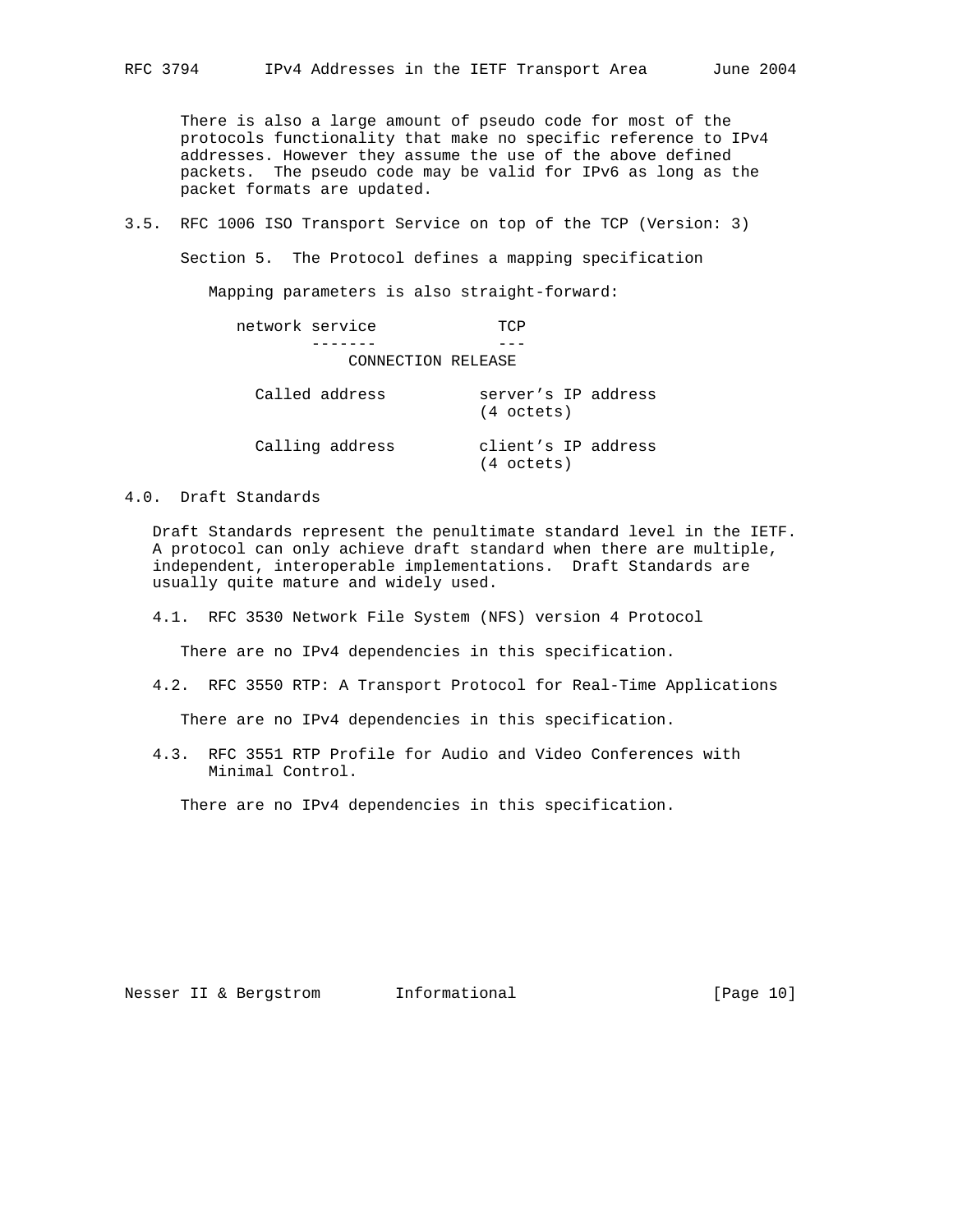#### 5.0. Proposed Standards

 Proposed Standards are introductory level documents. There are no requirements for even a single implementation. In many cases Proposed are never implemented or advanced in the IETF standards process. They therefore are often just proposed ideas that are presented to the Internet community. Sometimes flaws are exposed or they are one of many competing solutions to problems. In these later cases, no discussion is presented as it would not serve the purpose of this discussion.

 5.01. RFC 1144 Compressing TCP/IP headers for low-speed serial links

 This RFC is specifically oriented towards TCP/IPv4 packet headers and will not work in it's current form. Significant work has already been done on similar algorithms for TCP/IPv6 headers.

5.02. RFC 1323 TCP Extensions for High Performance

There are no IPv4 dependencies in this specification.

5.03. RFC 1553 Compressing IPX Headers Over WAN Media (CIPX)

There are no IPv4 dependencies in this specification.

5.04. RFC 1692 Transport Multiplexing Protocol (TMux)

Section 6. Implementation Notes is states:

 Because the TMux mini-header does not contain a TOS field, only segments with the same IP TOS field should be contained in a single TMux message. As most systems do not use the TOS feature, this is not a major restriction. Where the TOS field is used, it may be desirable to hold several messages under construction for a host, one for each TOS value.

Segments containing IP options should not be multiplexed.

 This is clearly IPv4 specific, but a simple restatement in IPv6 terms will allow complete functionality.

 5.05. RFC 1831 RPC: Remote Procedure Call Protocol Specification Version 2 RPC

There are no IPv4 dependencies in this specification.

Nesser II & Bergstrom informational [Page 11]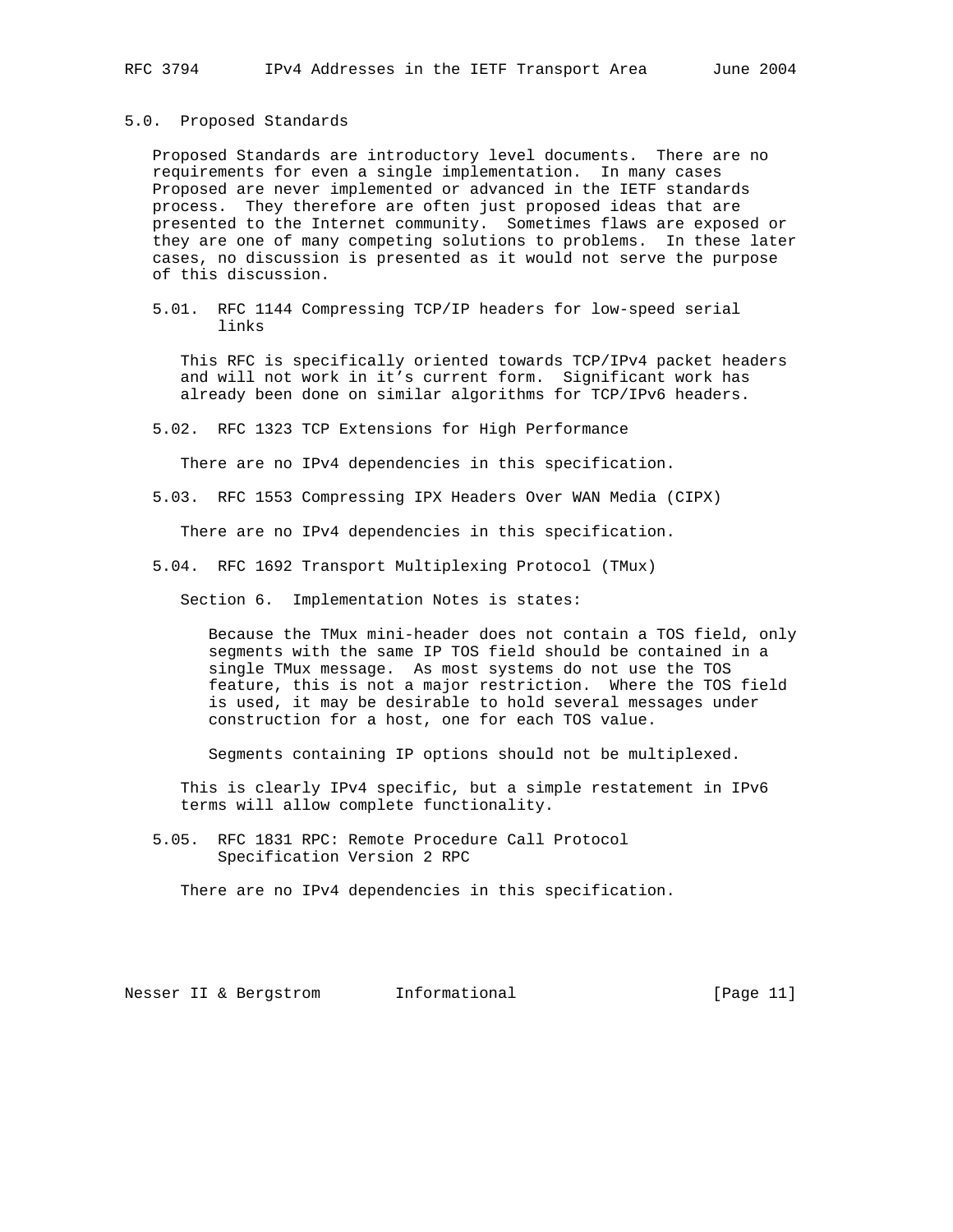5.06. RFC 1833 Binding Protocols for ONC RPC Version 2

 In Section 2.1 RPCBIND Protocol Specification (in RPC Language) there is the following code fragment:

\* Protocol family (r\_nc\_protofmly):

\* This identifies the family to which the protocol belongs.<br>\* The following values are defined:

- \* The following values are defined:<br>\* NC NORPOTOFMIX "-"
- \* NC\_NOPROTOFMLY "-"

| * | NC LOOPBACK | "loopback" |
|---|-------------|------------|
| * | NC INET     | "inet"     |
| * | NC IMPLINK  | "implink"  |
| * | NC PUP      | "pup"      |
| * | NC CHAOS    | "chaos"    |

|          | ---------    | -navo       |
|----------|--------------|-------------|
| $\star$  | NC NS        | "ns"        |
| $\star$  | NC NBS       | "nbs"       |
| $\star$  | NC ECMA      | "ecma"      |
| ¥        | NC DATAKIT   | "datakit"   |
| $\star$  | NC CCITT     | "ccitt"     |
| ¥        | NC SNA       | "sna"       |
| $\star$  | NC DECNET    | "decnet"    |
| $\star$  | NC DLI       | "dli"       |
| $^\star$ | NC LAT       | "lat"       |
| $\star$  | NC HYLINK    | "hylink"    |
| $\star$  | NC APPLETALK | "appletalk" |
| $\star$  | NC NIT       | "nit"       |
| $\star$  | NC_IEEE802   | "ieee802"   |
| $^\star$ | NC OSI       | "osi"       |
| $^\star$ | NC X25       | "x25"       |
| $^\star$ | NC_OSINET    | "osinet"    |
| $^\star$ | NC_GOSIP     | "qosip"     |
|          |              |             |

 It is clear that the value for NC\_INET is intended for the IP protocol and is seems clear that it is IPv4 dependent.

5.07. RFC 1962 The PPP Compression Control Protocol (CCP)

There are no IPv4 dependencies in this specification.

5.08. RFC 2018 TCP Selective Acknowledgement Options

There are no IPv4 dependencies in this specification.

 5.09. RFC 2029 RTP Payload Format of Sun's CellB Video Encoding There are no IPv4 dependencies in this specification.

Nesser II & Bergstrom Informational [Page 12]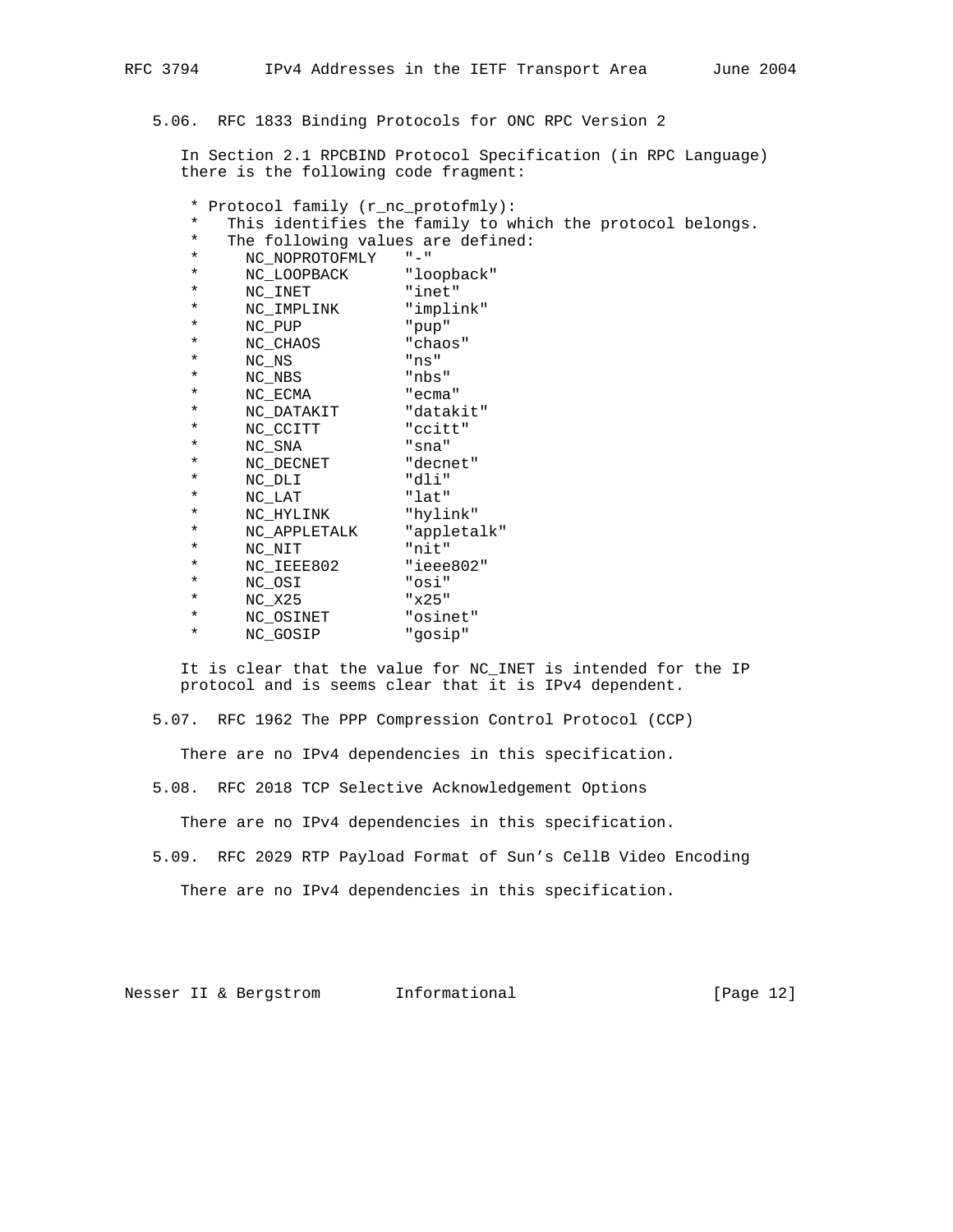- 5.10. RFC 2032 RTP Payload Format for H.261 Video Streams There are no IPv4 dependencies in this specification.
- 5.11. RFC 2126 ISO Transport Service on top of TCP (ITOT) This specification is IPv6 aware and has no issues.
- 5.12. RFC 2190 RTP Payload Format for H.263 Video Streams There are no IPv4 dependencies in this specification.
- 5.13. RFC 2198 RTP Payload for Redundant Audio Data

There are no IPv4 dependencies in this specification.

- 5.14. RFC 2205 Resource ReSerVation Protocol (RSVP) -- Version 1 Functional Specification
	- In Section 1. Introduction the statement is made:

 RSVP operates on top of IPv4 or IPv6, occupying the place of a transport protocol in the protocol stack.

 Appendix A defines all of the header formats for RSVP and there are multiple formats for both IPv4 and IPv6.

There are no IPv4 dependencies in this specification.

5.15. RFC 2207 RSVP Extensions for IPSEC Data Flows

 The defined IPsec extensions are valid for both IPv4 & IPv6. There are no IPv4 dependencies in this specification.

5.16. RFC 2210 The Use of RSVP with IETF Integrated Services

There are no IPv4 dependencies in this specification.

 5.17. RFC 2211 Specification of the Controlled-Load Network Element Service

There are no IPv4 dependencies in this specification.

 5.18. RFC 2212 Specification of Guaranteed Quality of Service There are no IPv4 dependencies in this specification.

Nesser II & Bergstrom 1nformational [Page 13]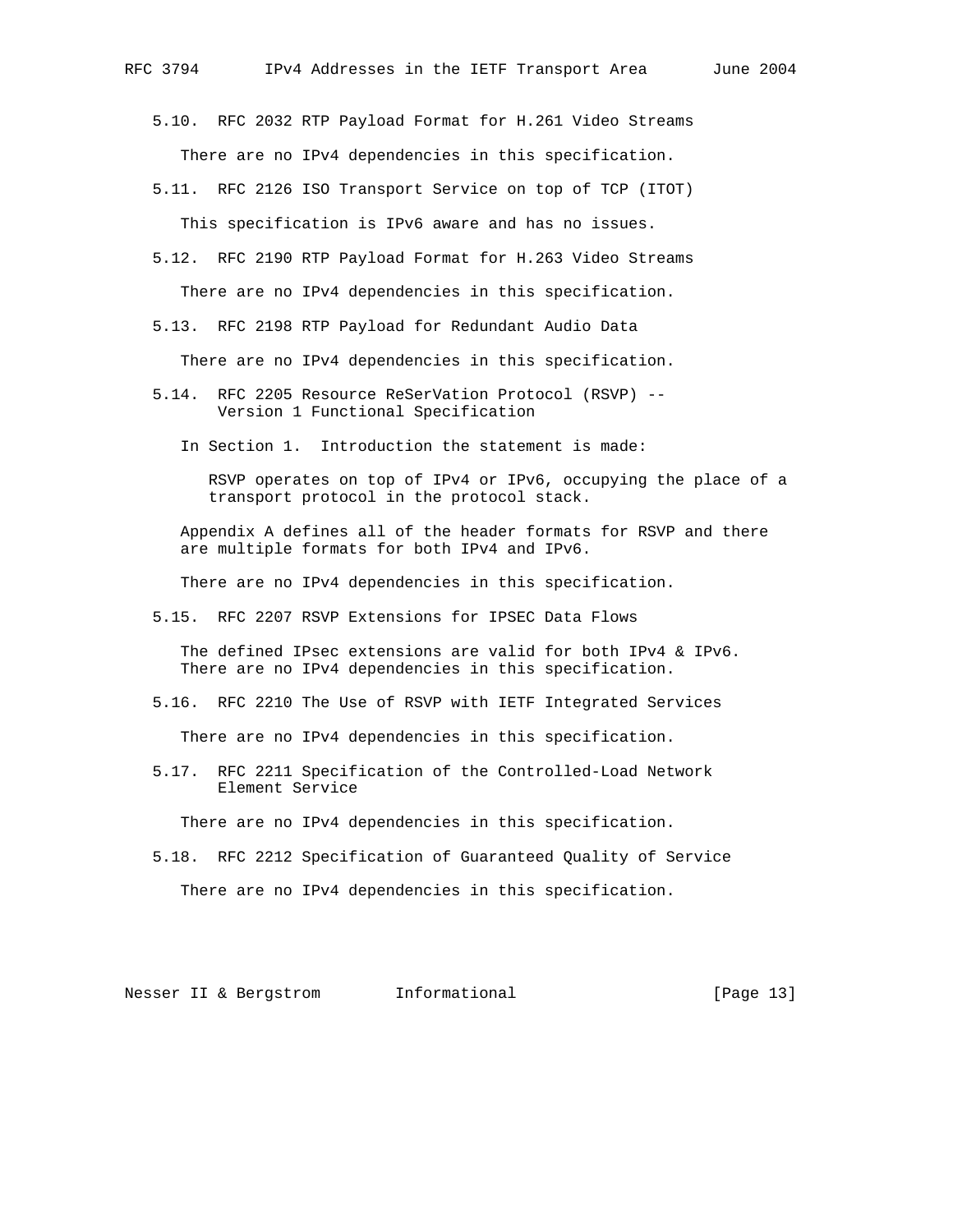5.19. RFC 2215 General Characterization Parameters for Integrated Service Network Elements

There are no IPv4 dependencies in this specification.

5.20. RFC 2250 RTP Payload Format for MPEG1/MPEG2 Video

There are no IPv4 dependencies in this specification.

5.21. RFC 2326 Real Time Streaming Protocol (RTSP)

Section 3.2 RTSP URL defines:

 The "rtsp" and "rtspu" schemes are used to refer to network resources via the RTSP protocol. This section defines the scheme-specific syntax and semantics for RTSP URLs.

|      |                           | $rtsp_URL =$ ( " $rtsp:$ " $rtsp:$ "   " $rtsp:$ "                        |
|------|---------------------------|---------------------------------------------------------------------------|
|      |                           | "//" host $[$ ":" port $]$ $[$ abs path $]$                               |
| host | $\equiv$ $\equiv$         | <a domain="" host="" internet="" ip<="" legal="" name="" of="" td=""></a> |
|      |                           | address (in dotted decimal form), as defined                              |
|      |                           | by Section 2.1 of RFC 1123 \cite{rfc1123}>                                |
| port | $\mathbf{r} = \mathbf{r}$ | *DIGIT                                                                    |

Although later in that section the following text is added:

 The use of IP addresses in URLs SHOULD be avoided whenever possible (see RFC 1924 [19]).

Some later examples show:

Example:

 C->S: DESCRIBE rtsp://server.example.com/fizzle/foo RTSP/1.0 CSeq: 312 Accept: application/sdp, application/rtsl, application/mheg

 S->C: RTSP/1.0 200 OK CSeq: 312 Date: 23 Jan 1997 15:35:06 GMT Content-Type: application/sdp Content-Length: 376

> $v=0$  o=mhandley 2890844526 2890842807 IN IP4 126.16.64.4 s=SDP Seminar i=A Seminar on the session description protocol

Nesser II & Bergstrom 1nformational [Page 14]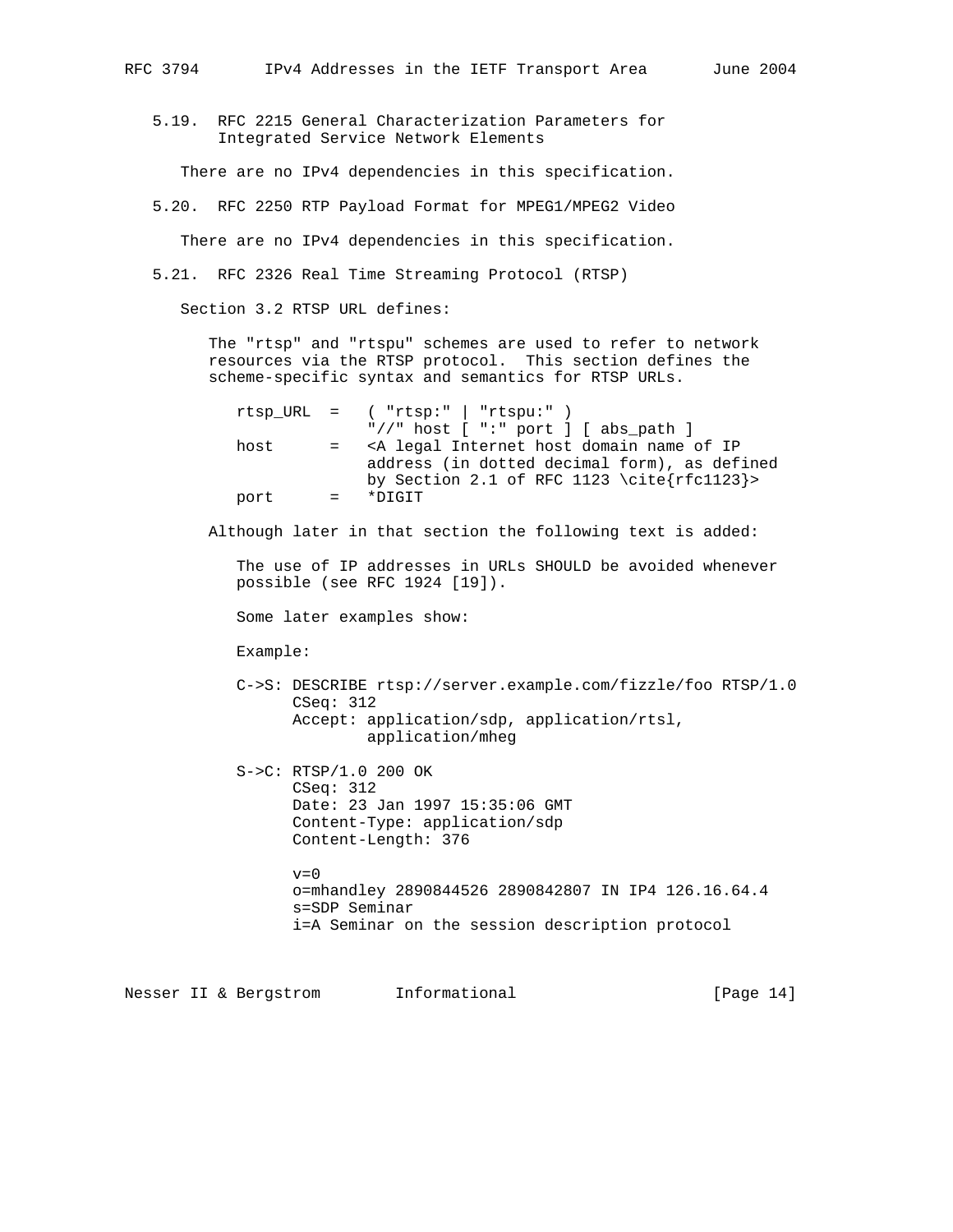u=http://www.cs.ucl.ac.uk/staff/M.Handley/sdp.03.ps e=mjh@isi.edu (Mark Handley) c=IN IP4 224.2.17.12/127 t=2873397496 2873404696 a=recvonly m=audio 3456 RTP/AVP 0 m=video 2232 RTP/AVP 31 m=whiteboard 32416 UDP WB a=orient:portrait

 which implies the use of the "IP4" tag and it should be possible to use an "IP6" tag. There are also numerous other similar examples using the "IP4" tag.

 RTSP is also dependent on IPv6 support in a protocol capable of describing media configurations, for example SDP RFC 2327.

 RTSP can be used over IPv6 as long as the media description protocol supports IPv6, but only for certain restricted use cases. For full functionality there is need for IPv6 support. The amount of updates needed are small.

5.22. RFC 2327 SDP: Session Description Protocol (SDP)

 This specification is under revision, and IPv6 support was added in RFC 3266 which updates this specification.

5.23. RFC 2380 RSVP over ATM Implementation Requirements

This specification is both IPv4 and IPv6 aware.

 5.24. RFC 2381 Interoperation of Controlled-Load Service and Guaranteed Service with ATM

 There does not seem any inherent IPv4 limitations in this specification, but it assumes work of other standards that have IPv4 limitations.

 5.25. RFC 2429 RTP Payload Format for the 1998 Version of ITU-T Rec. H.263 Video (H.263+)

There are no IPv4 dependencies in this specification.

5.26. RFC 2431 RTP Payload Format for BT.656 Video Encoding

There are no IPv4 dependencies in this specification.

Nesser II & Bergstrom and Informational [Page 15]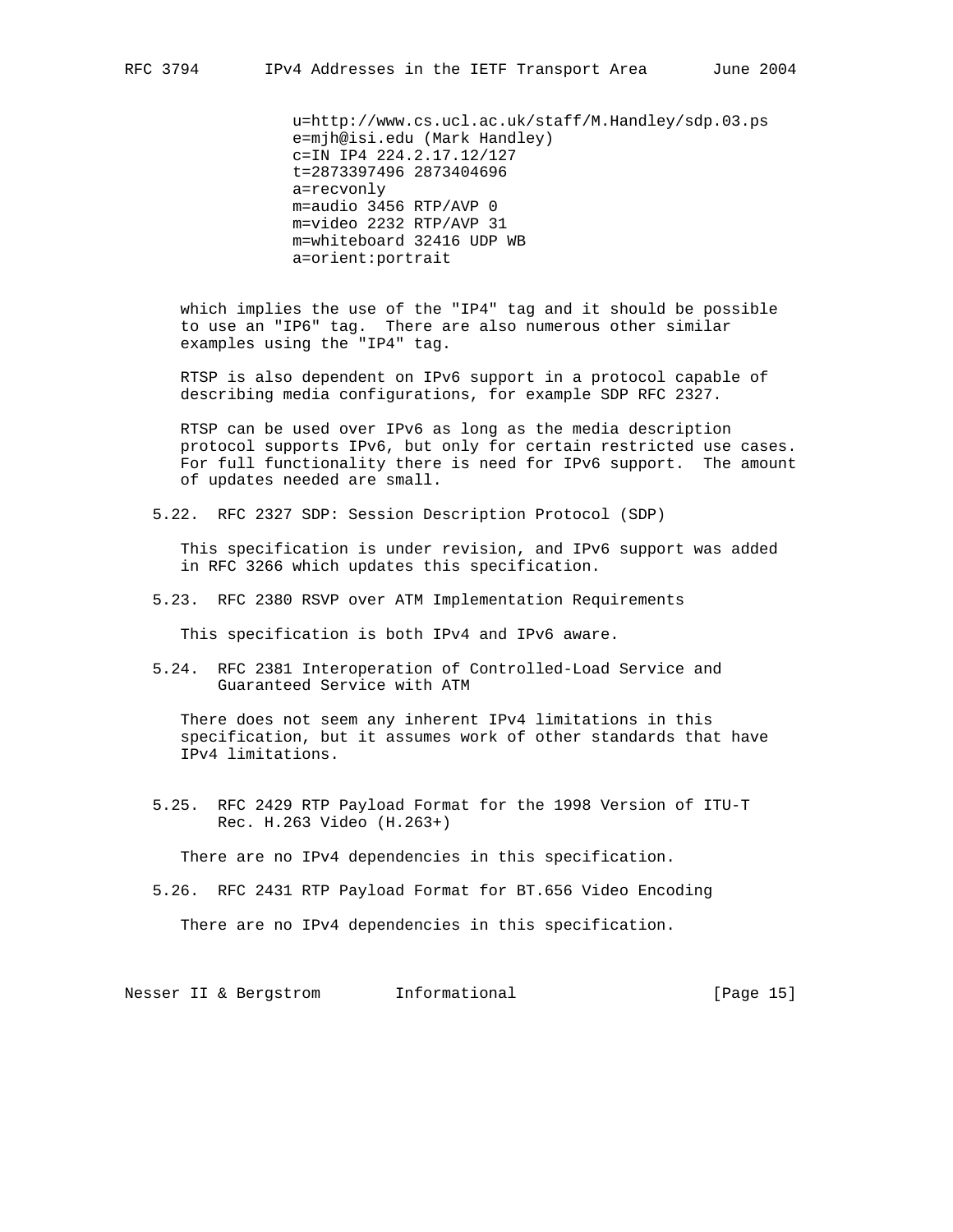- 5.27. RFC 2435 RTP Payload Format for JPEG-compressed Video There are no IPv4 dependencies in this specification.
- 5.28. RFC 2474 Definition of the Differentiated Services Field (DS Field) in the IPv4 and IPv6 Headers

This specification is both IPv4 and IPv6 aware.

 5.29. RFC 2508 Compressing IP/UDP/RTP Headers for Low-Speed Serial Links

This specification is both IPv4 and IPv6 aware.

5.30. RFC 2581 TCP Congestion Control

There are no IPv4 dependencies in this specification.

- 5.31. RFC 2597 Assured Forwarding PHB Group This specification is both IPv4 and IPv6 aware.
- 5.32. RFC 2658 RTP Payload Format for PureVoice(tm) Audio There are no IPv4 dependencies in this specification.
- 5.33. RFC 2678 IPPM Metrics for Measuring Connectivity This specification only supports IPv4.
- 5.34. RFC 2679 A One-way Delay Metric for IPPM This specification only supports IPv4.
- 5.35. RFC 2680 A One-way Packet Loss Metric for IPPM This specification only supports IPv4.
- 5.36. RFC 2681 A Round-trip Delay Metric for IPPM This specification only supports IPv4.
- 5.37. RFC 2730 Multicast Address Dynamic Client Allocation Protocol (MADCAP)

 This specification is both IPv4 and IPv6 aware and needs no changes.

Nesser II & Bergstrom Informational (Page 16)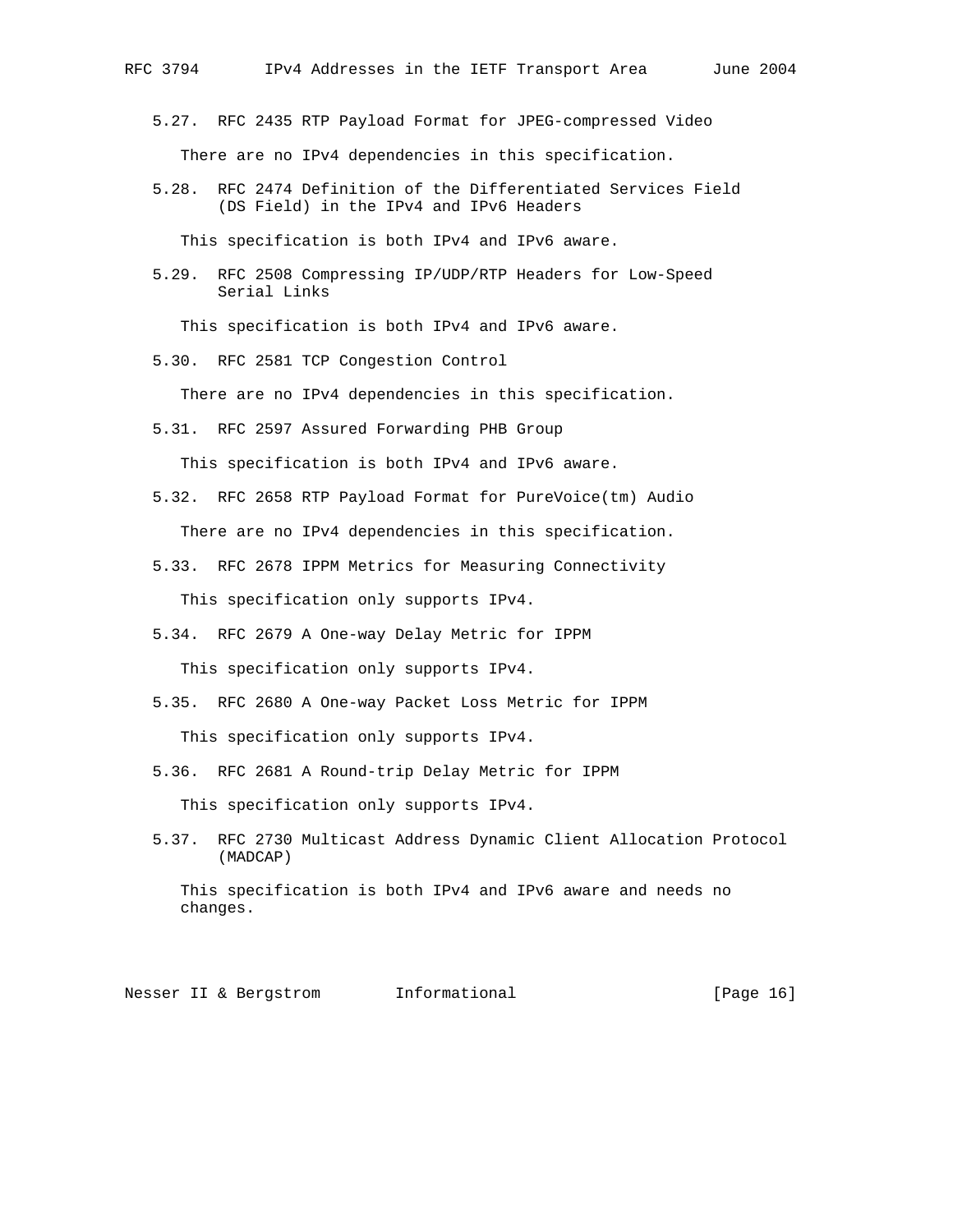5.38. RFC 2733 An RTP Payload Format for Generic Forward Error Correction

 This specification is dependent on SDP which has IPv4 dependencies. Once that limitation is fixed, then this specification should support IPv6.

5.39. RFC 2745 RSVP Diagnostic Messages

 This specification is both IPv4 and IPv6 aware and needs no changes.

5.40. RFC 2746 RSVP Operation Over IP Tunnels

 This specification is both IPv4 and IPv6 aware and needs no changes.

5.41. RFC 2750 RSVP Extensions for Policy Control

There are no IPv4 dependencies in this specification.

5.42. RFC 2793 RTP Payload for Text Conversation

There are no IPv4 dependencies in this specification.

 5.43. RFC 2814 SBM (Subnet Bandwidth Manager): A Protocol for RSVP-based Admission Control over IEEE 802-style networks

 This specification claims to be both IPv4 and IPv6 aware, but all of the examples are given with IPv4 addresses. That, by itself is not a telling point but the following statement is made:

 a) LocalDSBMAddrInfo -- current DSBM's IP address (initially, 0.0.0.0) and priority. All IP addresses are assumed to be in network byte order. In addition, current DSBM's L2 address is also stored as part of this state information.

 which could just be sloppy wording. Perhaps a short document clarifying the text is appropriate.

5.44. RFC 2815 Integrated Service Mappings on IEEE 802 Networks

There are no IPv4 dependencies in this specification.

 5.45. RFC 2833 RTP Payload for DTMF Digits, Telephony Tones and Telephony Signals

There are no IPv4 dependencies in this specification.

Nesser II & Bergstrom Informational [Page 17]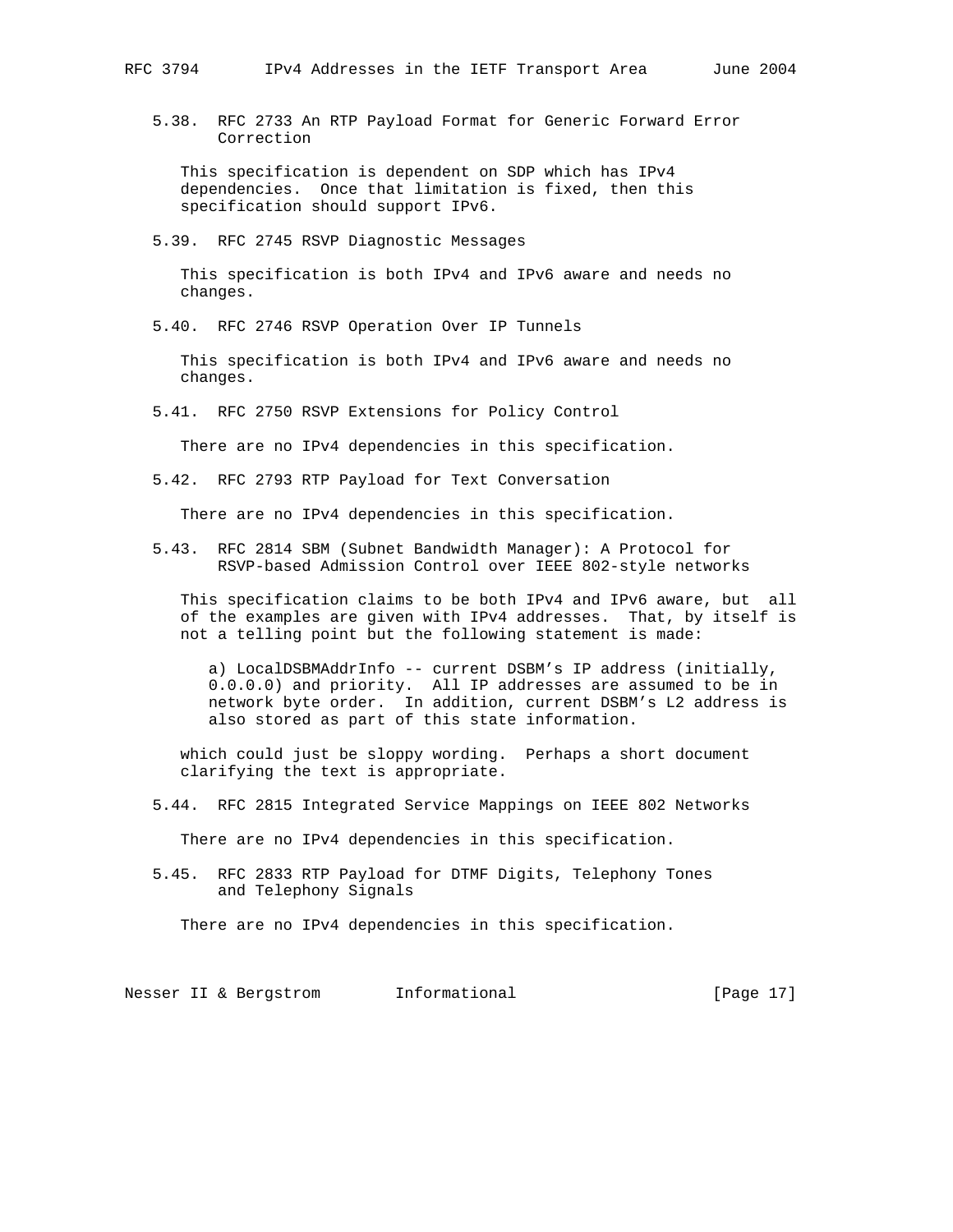5.46. RFC 2848 The PINT Service Protocol: Extensions to SIP and SDP for IP Access to Telephone Call Services

 This specification is dependent on SDP which has IPv4 dependencies. Once these limitations are fixed, then this specification should support IPv6.

5.47. RFC 2862 RTP Payload Format for Real-Time Pointers

There are no IPv4 dependencies in this specification.

 5.48. RFC 2872 Application and Sub Application Identity Policy Element for Use with RSVP

There are no IPv4 dependencies in this specification.

5.49. RFC 2873 TCP Processing of the IPv4 Precedence Field

 This specification documents a technique using IPv4 headers. A similar technique, if needed, will need to be defined for IPv6.

 5.50. RFC 2883 An Extension to the Selective Acknowledgement (SACK) Option for TCP

There are no IPv4 dependencies in this specification.

5.51. RFC 2907 MADCAP Multicast Scope Nesting State Option

 This specification is both IPv4 and IPv6 aware and needs no changes.

5.52. RFC 2960 Stream Control Transmission Protocol

 This specification is both IPv4 and IPv6 aware and needs no changes.

5.53. RFC 2961 RSVP Refresh Overhead Reduction Extensions

 This specification is both IPv4 and IPv6 aware and needs no changes.

5.54. RFC 2976 The SIP INFO Method

There are no IPv4 dependencies in this specification.

5.55. RFC 2988 Computing TCP's Retransmission Timer

There are no IPv4 dependencies in this specification.

Nesser II & Bergstrom Informational [Page 18]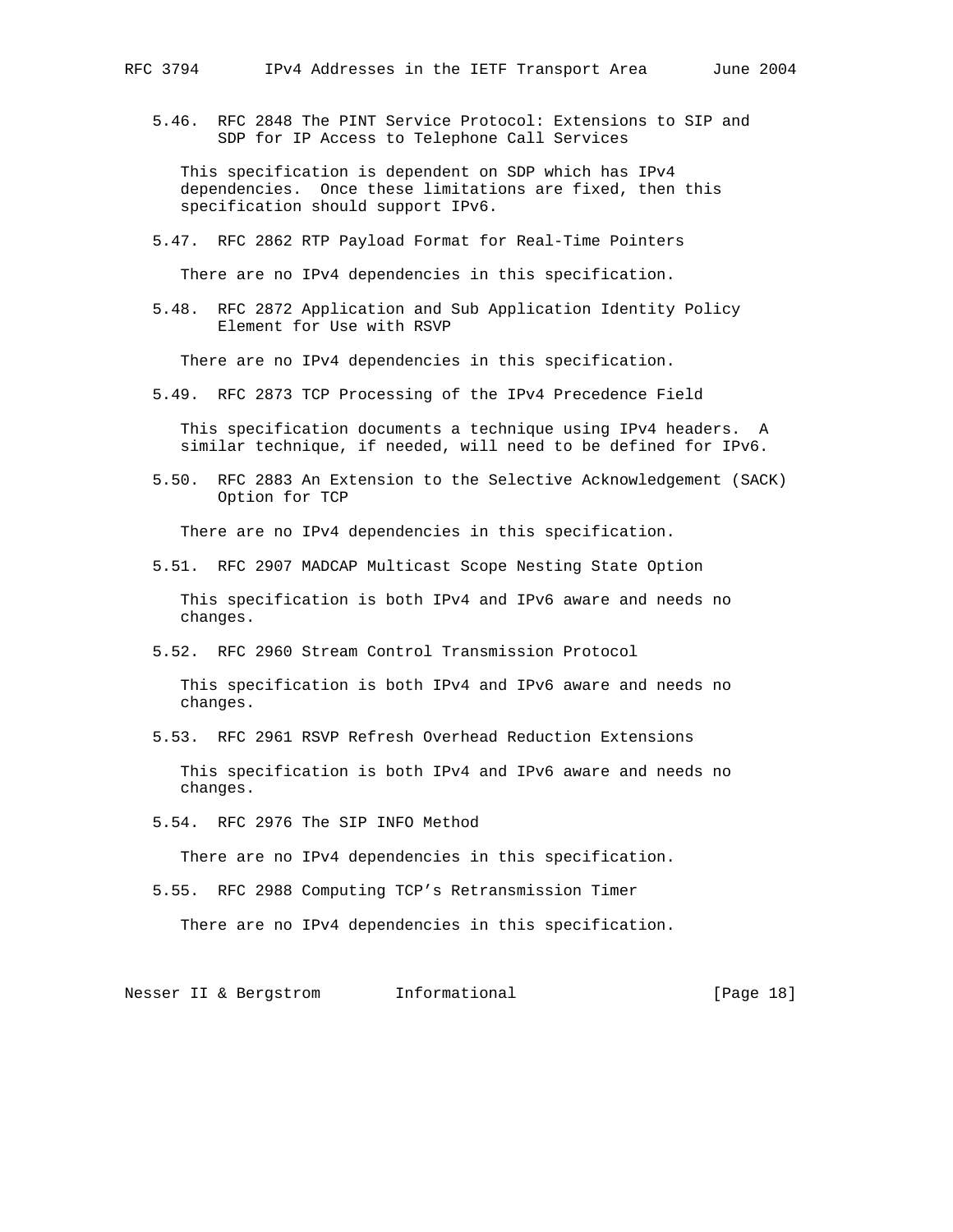5.56. RFC 2996 Format of the RSVP DCLASS Object

There are no IPv4 dependencies in this specification.

5.57. RFC 2997 Specification of the Null Service Type

There are no IPv4 dependencies in this specification.

5.58. RFC 3003 The audio/mpeg Media Type

There are no IPv4 dependencies in this specification.

 5.59. RFC 3006 Integrated Services in the Presence of Compressible Flows

 This document defines a protocol that discusses compressible flows, but only in an IPv4 context. When IPv6 compressible flows are defined, a similar technique should also be defined.

 5.60. RFC 3016 RTP Payload Format for MPEG-4 Audio/Visual Streams

There are no IPv4 dependencies in this specification.

 5.61. RFC 3033 The Assignment of the Information Field and Protocol Identifier in the Q.2941 Generic Identifier and Q.2957 User-to-user Signaling for the Internet Protocol

 This specification is both IPv4 and IPv6 aware and needs no changes.

- 5.62. RFC 3042 Enhancing TCP's Loss Recovery Using Limited Transmit There are no IPv4 dependencies in this specification.
- 5.63. RFC 3047 RTP Payload Format for ITU-T Recommendation G.722.1

There are no IPv4 dependencies in this specification.

5.64. RFC 3057 ISDN Q.921-User Adaptation Layer

There are no IPv4 dependencies in this specification.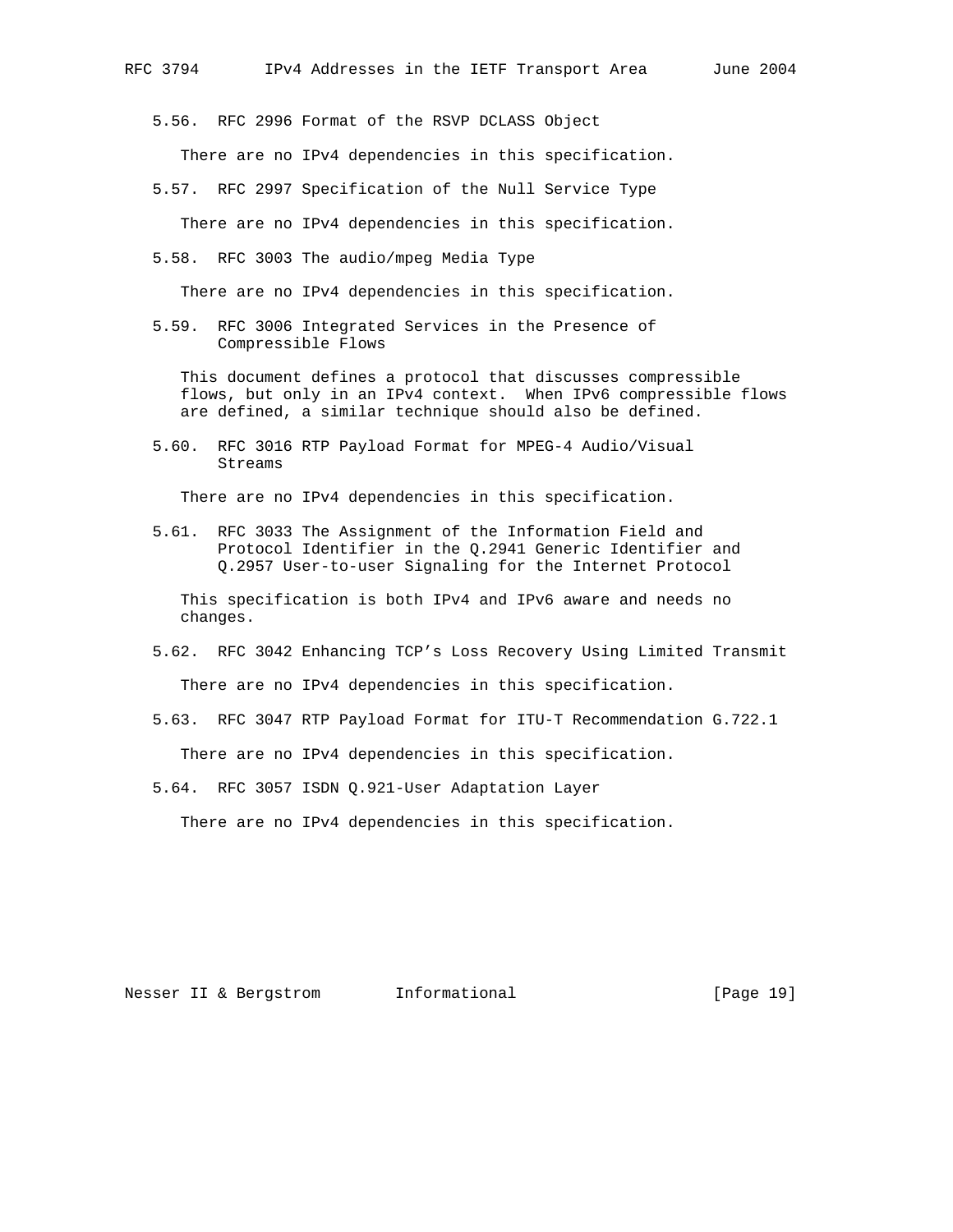5.65. RFC 3095 Robust Header Compression (ROHC): Framework and four profiles

 This specification is both IPv4 and IPv6 aware and needs no changes.

 5.66. RFC 3108 Conventions for the use of the Session Description Protocol (SDP) for ATM Bearer Connections

 This specification is currently limited to IPv4 as amplified below:

The range and format of the <rtcpPortNum> and <rtcpIPaddr> subparameters is per [1]. The <rtcpPortNum> is a decimal number between 1024 and 65535. It is an odd number. If an even number in this range is specified, the next odd number is used. The <rtcpIPaddr> is expressed in the usual dotted decimal IP address representation, from 0.0.0.0 to 255.255.255.255.

and

 <rtcpIPaddr> IP address for receipt Dotted decimal, 7-15 chars of RTCP packets

- 5.67. RFC 3119 A More Loss-Tolerant RTP Payload Format for MP3 Audio There are no IPv4 dependencies in this specification.
- 5.68. RFC 3124 The Congestion Manager

 This document is IPv4 limited since it uses the IPv4 TOS header field.

5.69. RFC 3140 Per Hop Behavior Identification Codes

There are no IPv4 dependencies in this specification.

5.70. RFC 3173 IP Payload Compression Protocol (IPComp)

There are no IPv4 dependencies in this specification.

 5.71. RFC 3181 Signaled Preemption Priority Policy Element There are no IPv4 dependencies in this specification.

Nesser II & Bergstrom 1nformational [Page 20]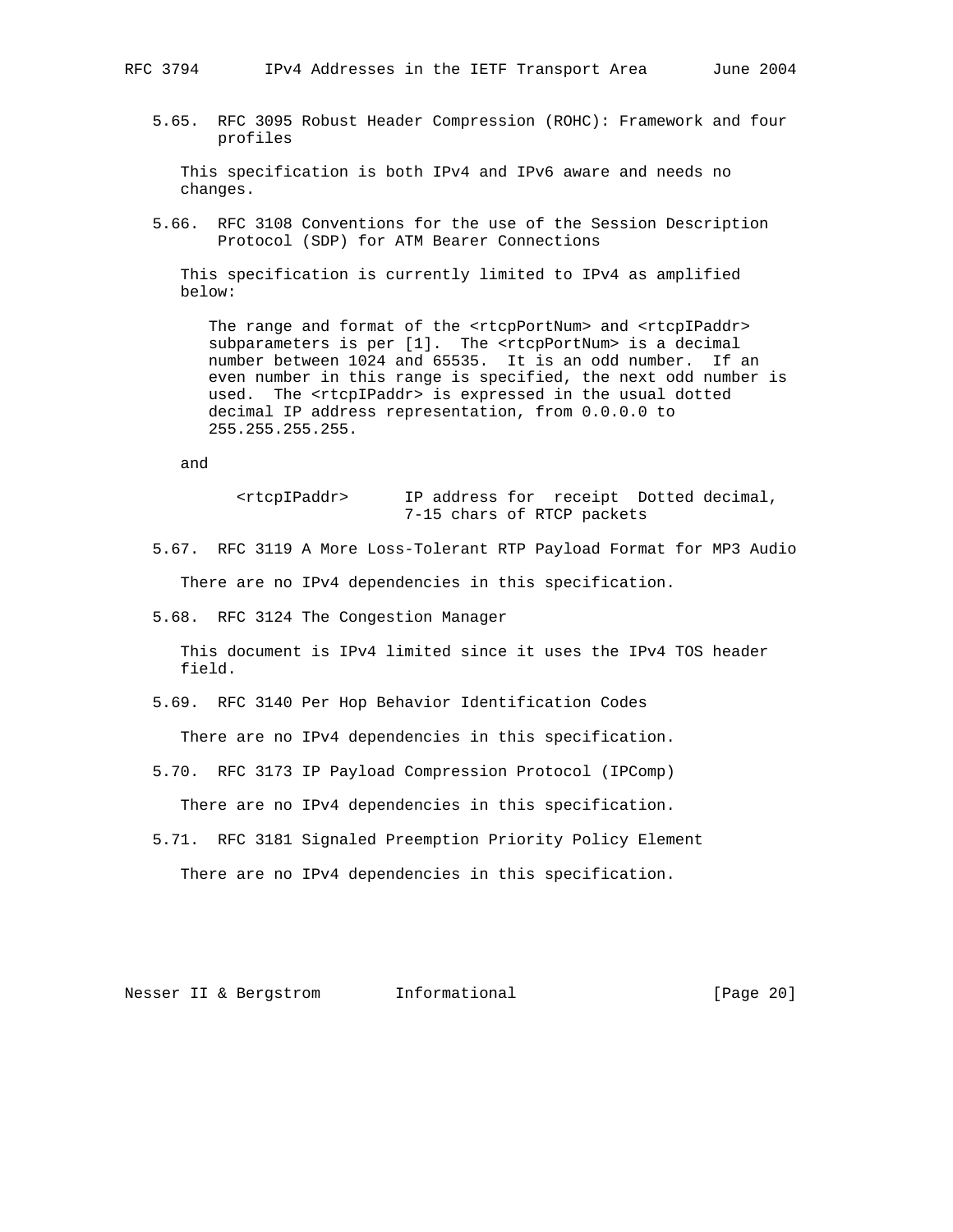5.72. RFC 3182 Identity Representation for RSVP There are no IPv4 dependencies in this specification.

- 5.73. RFC 3246 An Expedited Forwarding PHB (Per-Hop Behavior) There are no IPv4 dependencies in this specification.
- 5.74. RFC 3261 SIP: Session Initiation Protocol

There are no IPv4 dependencies in this specification.

 5.75. RFC 3262 Reliability of Provisional Responses in Session Initiation Protocol (SIP)

There are no IPv4 dependencies in this specification.

 5.76. RFC 3263 Session Initiation Protocol (SIP): Locating SIP Servers

There are no IPv4 dependencies in this specification.

 5.77. RFC 3264 An Offer/Answer Model with Session Description Protocol (SDP)

There are no IPv4 dependencies in this specification.

 5.78. RFC 3265 Session Initiation Protocol (SIP)-Specific Event Notification

There are no IPv4 dependencies in this specification.

5.79. RFC 3390 Increasing TCP's Initial Window

There are no IPv4 dependencies in this specification.

5.80. RFC 3525 Gateway Control Protocol Version 1

There are no IPv4 dependencies in this specification.

5.81. RFC 3544 IP Header Compression over PPP

There are no IPv4 dependencies in this specification.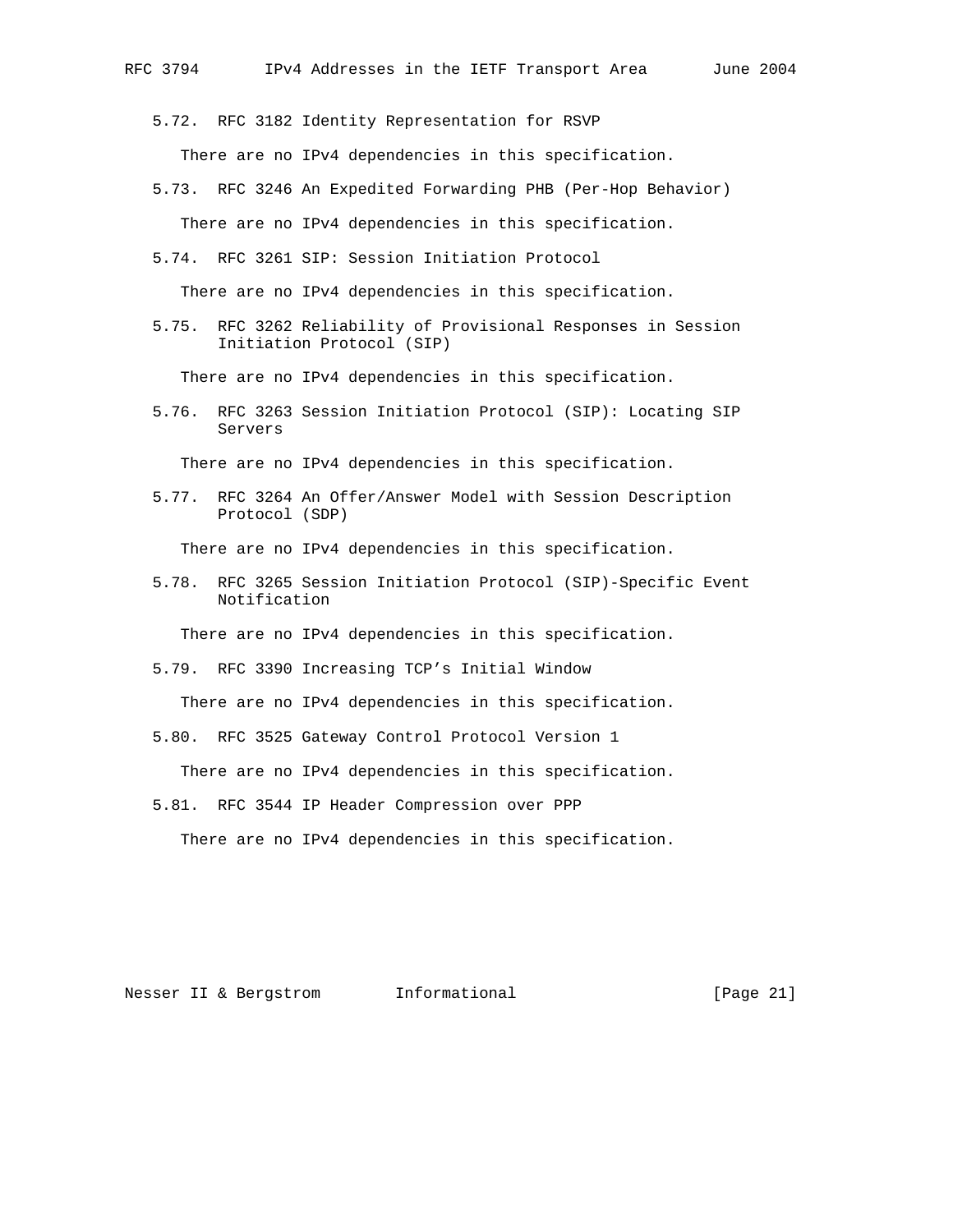6.0. Experimental RFCs

 Experimental RFCs typically define protocols that do not have widescale implementation or usage on the Internet. They are often propriety in nature or used in limited arenas. They are documented to the Internet community in order to allow potential interoperability or some other potential useful scenario. In a few cases they are presented as alternatives to the mainstream solution to an acknowledged problem.

6.1. RFC 908 Reliable Data Protocol (RDP)

This document is IPv4 limited as stated in the following section:

4.1. IP Header Format

 When used in the internet environment, RDP segments are sent using the version 4 IP header as described in RFC791, "Internet Protocol." The RDP protocol number is ??? (decimal). The time-to-live field should be set to a reasonable value for the network.

All other fields should be set as specified in RFC-791.

A new protocol specification would be needed to support IPv6.

 6.02. RFC 938 Internet Reliable Transaction Protocol functional and interface specification (IRTP)

This specification states:

4.1. State Variables

 Each IRTP is associated with a single internet address. The synchronization mechanism of the IRTP depends on the requirement that each IRTP module knows the internet addresses of all modules with which it will communicate. For each remote internet address, an IRTP module must maintain the following information (called the connection table):

rem\_addr (32 bit remote internet address)

A new specification that is IPv6 aware would need to be created.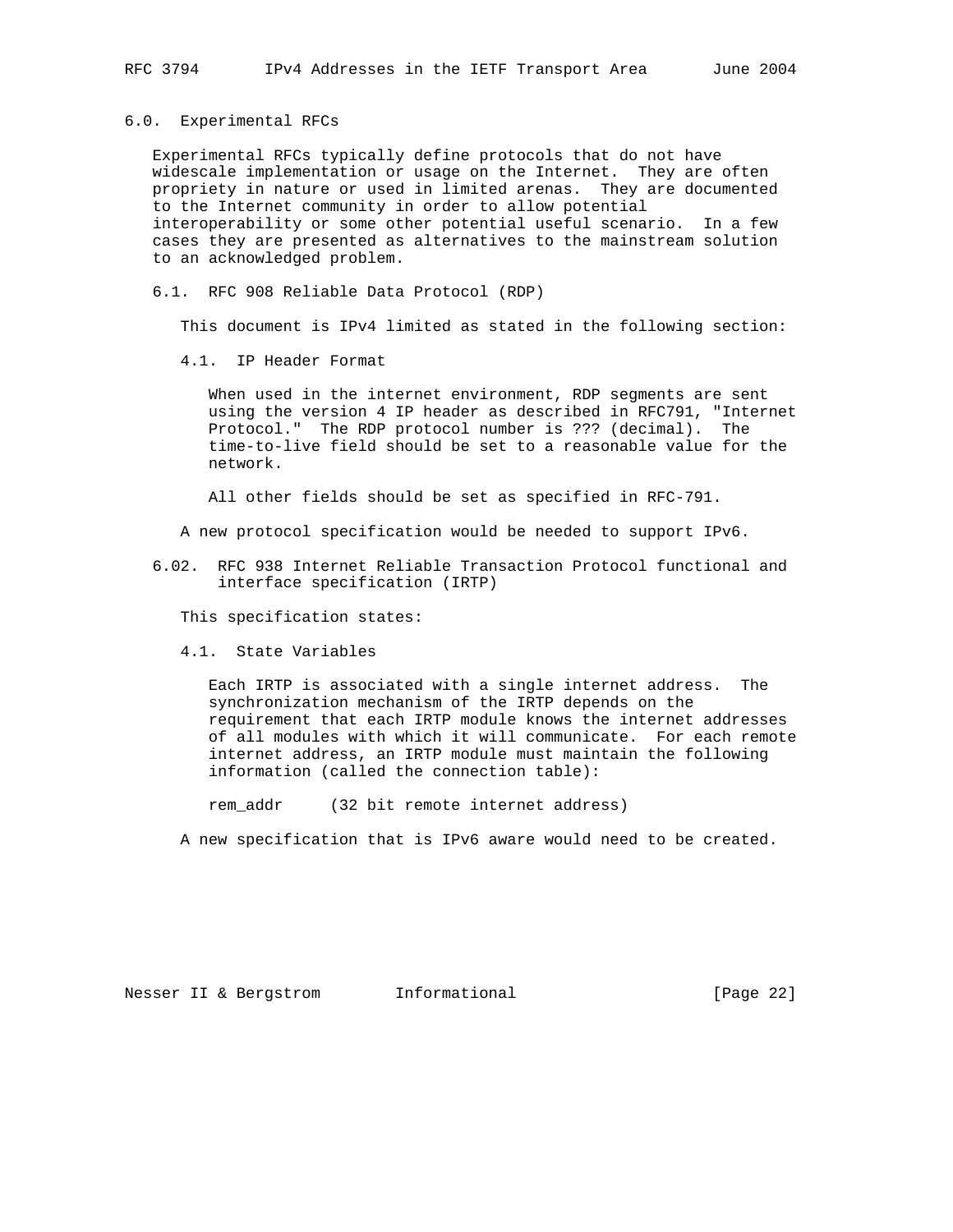6.03. RFC 998 NETBLT: A bulk data transfer protocol

This RFC states:

 The active end specifies a passive client through a client specific "well-known" 16 bit port number on which the passive end listens. The active end identifies itself through a 32 bit Internet address and a unique 16 bit port number.

 Clearly, this is IPv4 dependent, but could easily be modified to support IPv6 addressing.

6.04. RFC 1045 VMTP: Versatile Message Transaction Protocol

 This specification has many IPv4 dependencies in its implementation appendices. For operations over IPv6 a similar implementation procedure must be defined. The IPv4 specific information is show below.

IV.1. Domain 1

 For initial use of VMTP, we define the domain with Domain identifier 1 as follows:

|        |         | TypeFlags   Discriminator   Internet Address | $\sim$ 1 |
|--------|---------|----------------------------------------------|----------|
| 4 bits | 28 bits | 32 bits                                      |          |

 The Internet address is the Internet address of the host on which this entity-id is originally allocated. The Discriminator is an arbitrary value that is unique relative to this Internet host address. In addition, the host must guarantee that this identifier does not get reused for a long period of time after it becomes invalid. ("Invalid" means that no VMTP module considers in bound to an entity.) One technique is to use the lower order bits of a 1 second clock. The clock need not represent real-time but must never be set back after a crash. In a simple implementation, using the low order bits of a clock as the time stamp, the generation of unique identifiers is overall limited to no more than 1 per second on average. The type flags were described in Section 3.1.

 An entity may migrate between hosts. Thus, an implementation can heuristically use the embedded Internet address to locate an entity but should be prepared to maintain a cache of redirects for migrated entities, plus accept Notify operations indicating that migration has occurred.

Nesser II & Bergstrom Informational (Page 23)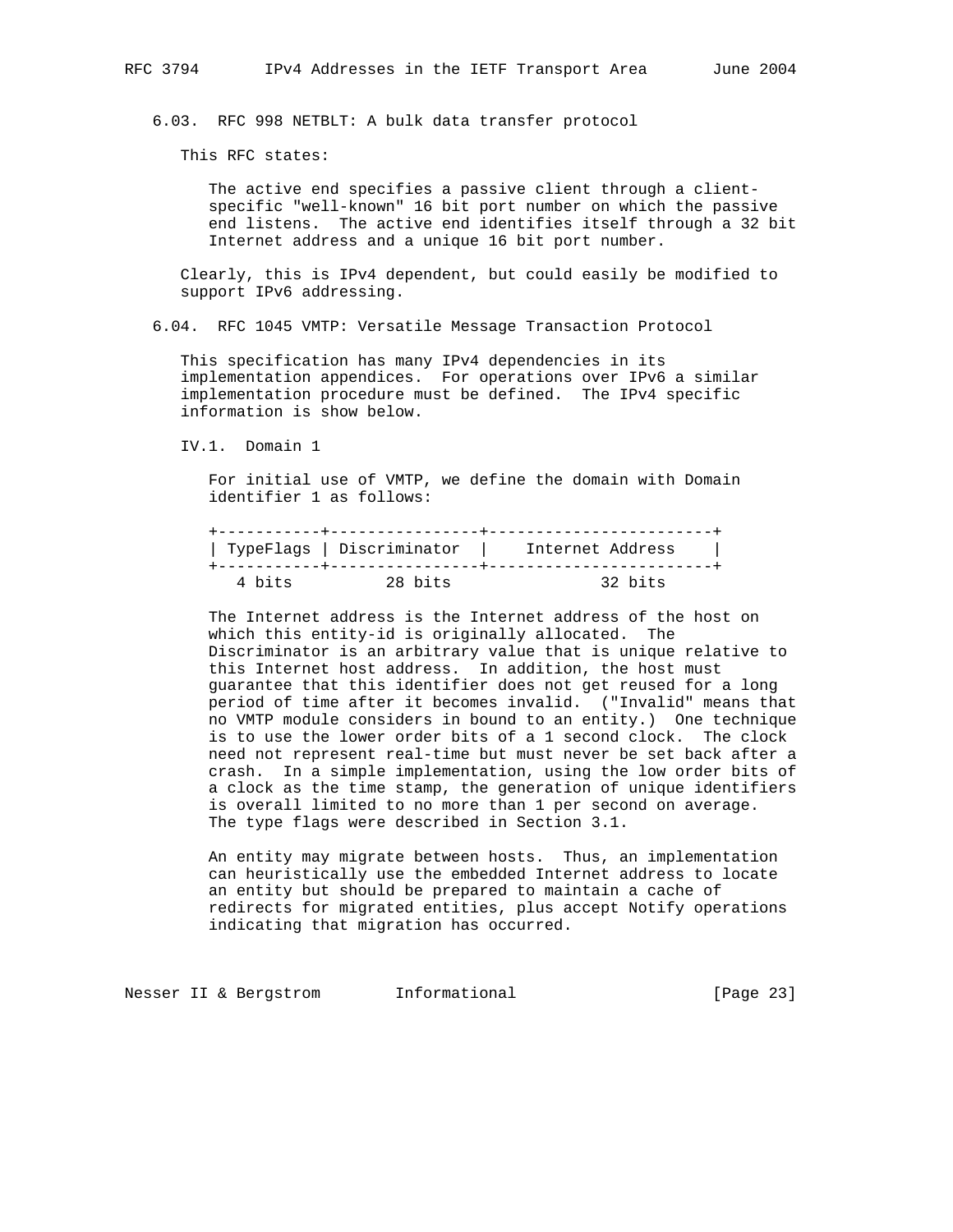Entity group identifiers in Domain 1 are structured in one of two forms, depending on whether they are well-known or dynamically allocated identifiers. A well-known entity identifier is structured as:

|        |         | TypeFlags   Discriminator   Internet Host Group Addr |
|--------|---------|------------------------------------------------------|
| 4 bits | 28 bits | 32 bits                                              |

 with the second high-order bit (GRP) set to 1. This form of entity identifier is mapped to the Internet host group address specified in the low-order 32 bits. The Discriminator distinguishes group identifiers using the same Internet host group. Well-known entity group identifiers should be allocated to correspond to the basic services provided by hosts that are members of the group, not specifically because that service is provided by VMTP. For example, the well-known entity group identifier for the domain name service should contain as its embedded Internet host group address the host group for Domain Name servers.

A dynamically allocated entity identifier is structured as:

|        |         | TypeFlags   Discriminator   Internet Host Addr | $\sim$ 1 |
|--------|---------|------------------------------------------------|----------|
| 4 bits | 28 bits | 32 bits                                        |          |

 with the second high-order bit (GRP) set to 1. The Internet address in the low-order 32 bits is a Internet address assigned to the host that dynamically allocates this entity group identifier. A dynamically allocated entity group identifier is mapped to Internet host group address 232.X.X.X where X.X.X are the low-order 24 bits of the Discriminator subfield of the entity group identifier.

 We use the following notation for Domain 1 entity identifiers <10> and propose it use as a standard convention.

<flags>-<discriminator>-<Internet address>

Nesser II & Bergstrom 1nformational [Page 24]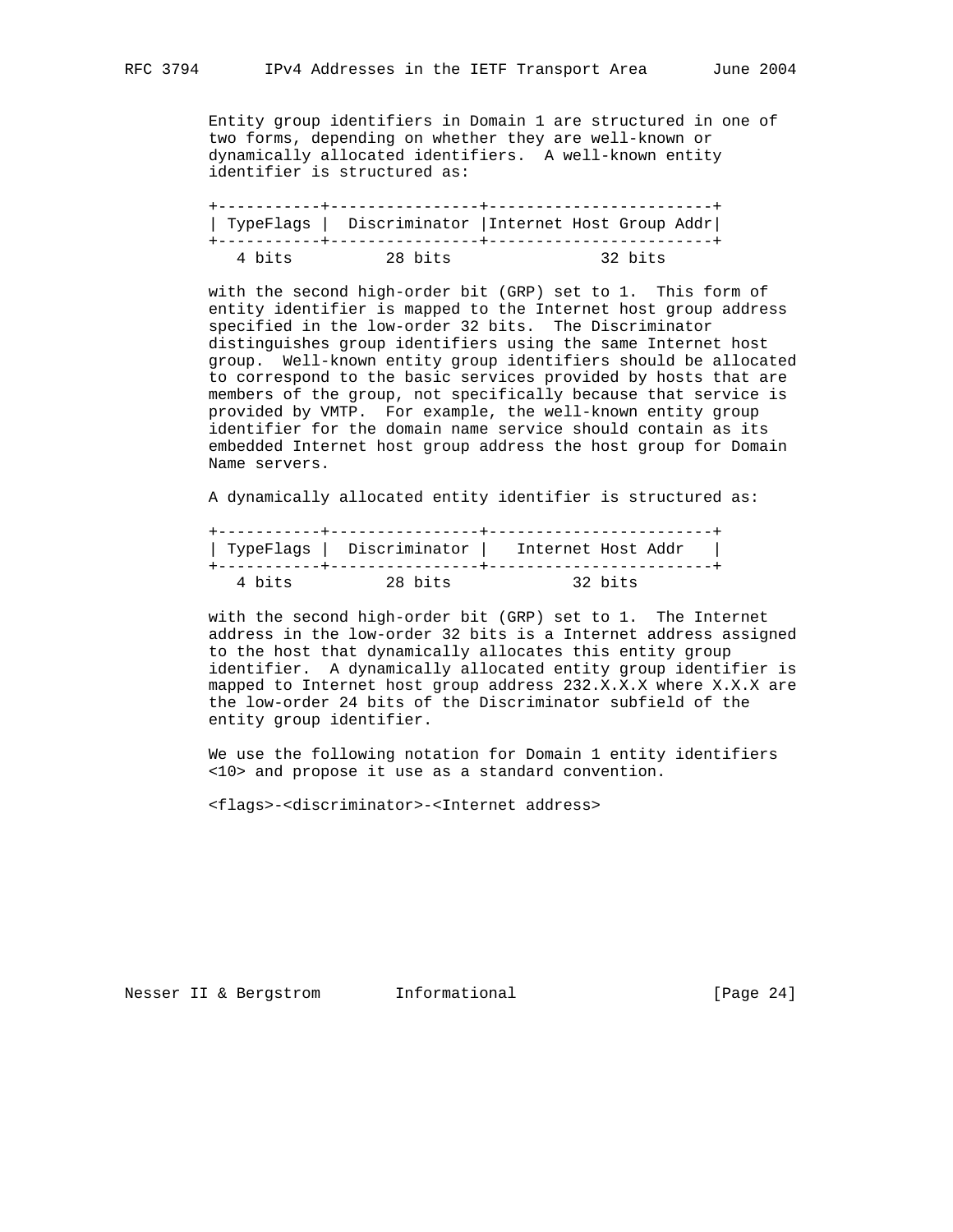where <flags> are [X]{BE,LE,RG,UG}[A]

 X = reserved BE = big-endian entity LE = little-endian entity RG = restricted group UG = unrestricted group A = alias

 and <discriminator> is a decimal integer and <Internet address> is in standard dotted decimal IP address notation.

V.1. Authentication Domain 1

A principal identifier is structured as follows.

 +---------------------------+------------------------+ | Internet Address | Local User Identifier | +---------------------------+------------------------+ 32 bits 32 bits

VI. IP Implementation

 VMTP is designed to be implemented on the DoD IP Internet Datagram Protocol (although it may also be implemented as a local network protocol directly in "raw" network packets.)

The well-known entity identifiers specified to date are:

 VMTP\_MANAGER\_GROUP RG-1-224.0.1.0 Managers for VMTP operations.

 VMTP\_DEFAULT\_BECLIENT BE-1-224.0.1.0 Client entity identifier to use when a (big endian) host has not determined or been allocated any client entity identifiers.

 VMTP\_DEFAULT\_LECLIENT LE-1-224.0.1.0 Client entity identifier to use when a (little endian) host has not determined or been allocated any client entity identifiers.

 Note that 224.0.1.0 is the host group address assigned to VMTP and to which all VMTP hosts belong.

6.05. RFC 1146 TCP alternate checksum options

There are no IPv4 dependencies in this specification.

Nesser II & Bergstrom 1nformational [Page 25]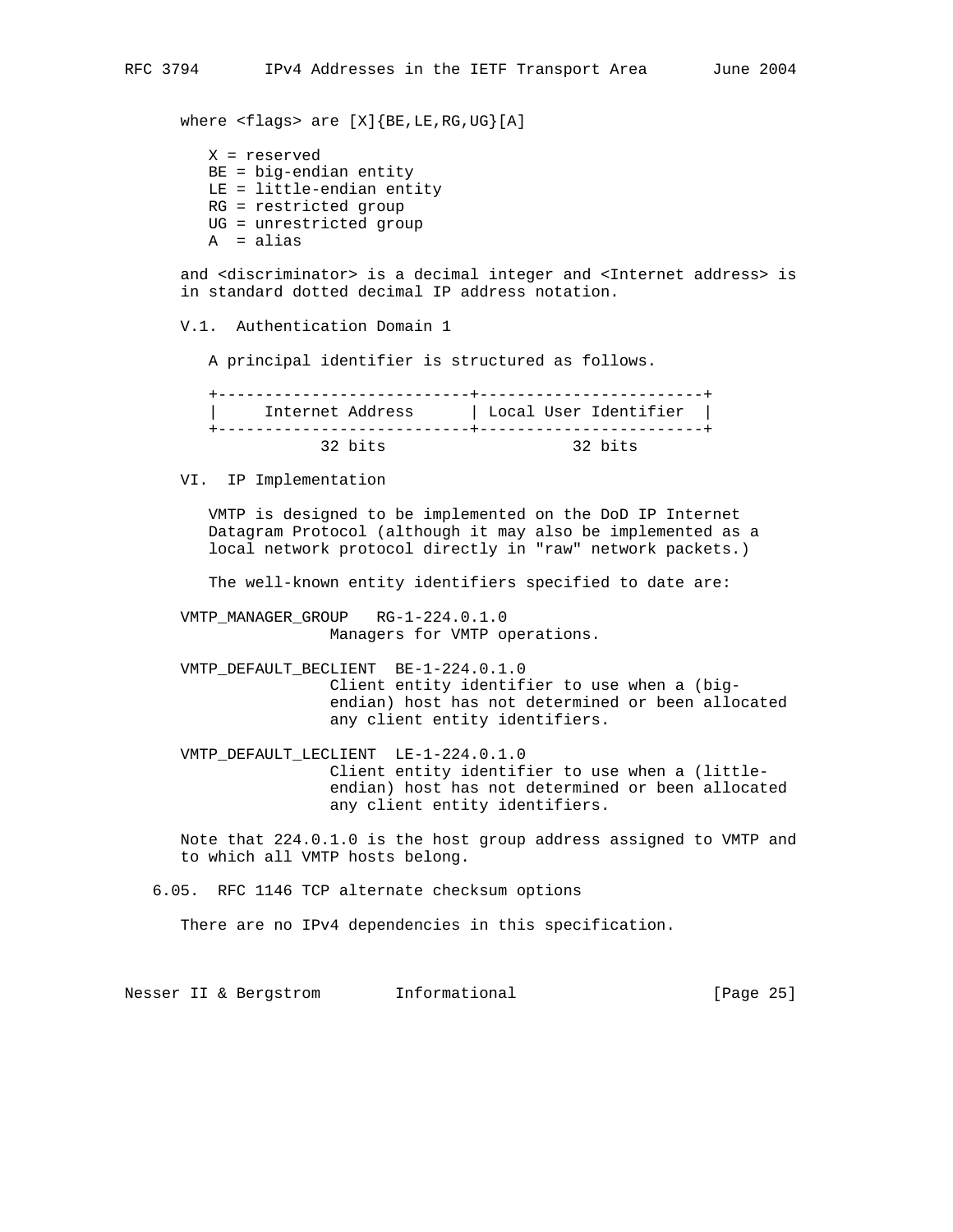6.06. RFC 1151 Version 2 of the Reliable Data Protocol (RDP) There are no IPv4 dependencies in this specification.

 6.07. RFC 1644 T/TCP -- TCP Extensions for Transactions Functional Specification

There are no IPv4 dependencies in this specification.

- 6.08. RFC 1693 An Extension to TCP : Partial Order Service There are no IPv4 dependencies in this specification.
- 6.09. RFC 1791 TCP And UDP Over IPX Networks With Fixed Path MTU There are no IPv4 dependencies in this specification.
- 6.10. RFC 2343 RTP Payload Format for Bundled MPEG

There are no IPv4 dependencies in this specification.

 6.11. RFC 2582 The NewReno Modification to TCP's Fast Recovery Algorithm

There are no IPv4 dependencies in this specification.

- 6.12. RFC 2762 Sampling of the Group Membership in RTP There are no IPv4 dependencies in this specification.
- 6.13. RFC 2859 A Time Sliding Window Three Colour Marker (TSWTCM) This specification is both IPv4 and IPv6 aware and needs no changes.
- 6.14. RFC 2861 TCP Congestion Window Validation

 This specification is both IPv4 and IPv6 aware and needs no changes.

6.15. RFC 2909 The Multicast Address-Set Claim (MASC) Protocol

 This specification is both IPv4 and IPv6 aware and needs no changes.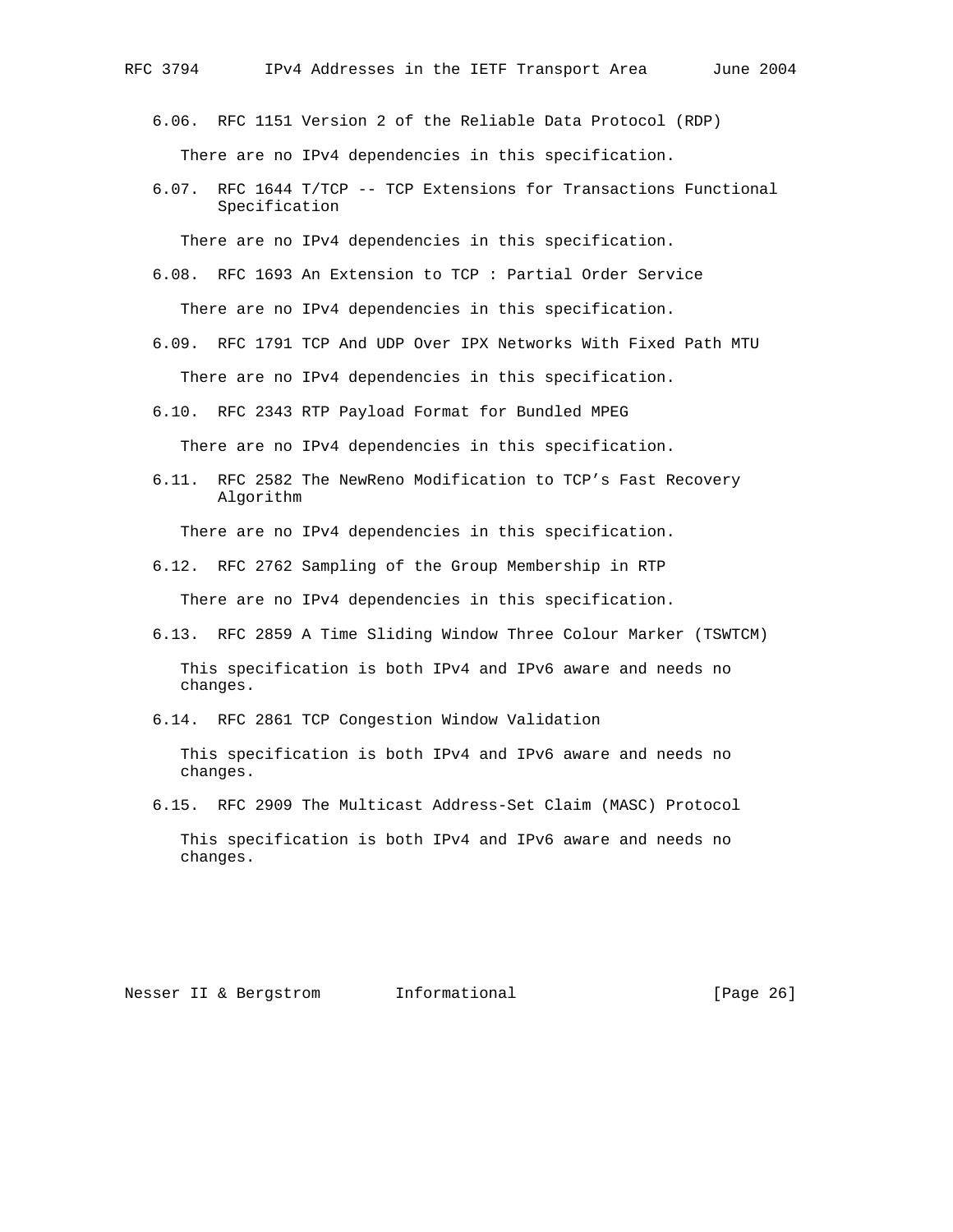## 7.0. Summary of Results

 In the initial survey of RFCs 24 positives were identified out of a total of 104, broken down as follows:

|  |  | 3 out of 5 or 60.00%<br>0 out of 2 or 0.00%<br>17 out of 82 or 20.73%<br>4 out of 15 or 26.67% |
|--|--|------------------------------------------------------------------------------------------------|

 Of those identified many require no action because they document outdated and unused protocols, while others are document protocols that are actively being updated by the appropriate working groups. Additionally there are many instances of standards that SHOULD be updated but do not cause any operational impact if they are not updated. The remaining instances are documented below.

### 7.1. Standards

7.1.1. STD 7 Transmission Control Protocol (RFC 793)

 Section 3.1 defines the technique for computing the TCP checksum that uses the 32 bit source and destination IPv4 addresses. This problem is addressed in RFC 2460 Section 8.1.

7.1.2. STD 19 Netbios over TCP/UDP (RFCs 1001 & 1002)

 These two RFCs have many inherent IPv4 assumptions and a new set of protocols must be defined.

7.1.3. STD 35 ISO Transport over TCP (RFC 1006)

 This problem has been fixed in RFC 2126, ISO Transport Service on top of TCP.

7.2. Draft Standards

There are no draft standards within the scope of this document.

7.3. Proposed Standards

7.3.01. TCP/IP Header Compression over Slow Serial Links (RFC 1144)

 This problem has been resolved in RFC2508, Compressing IP/UDP/RTP Headers for Low-Speed Serial Links. See also RFC 2507 & RFC 2509.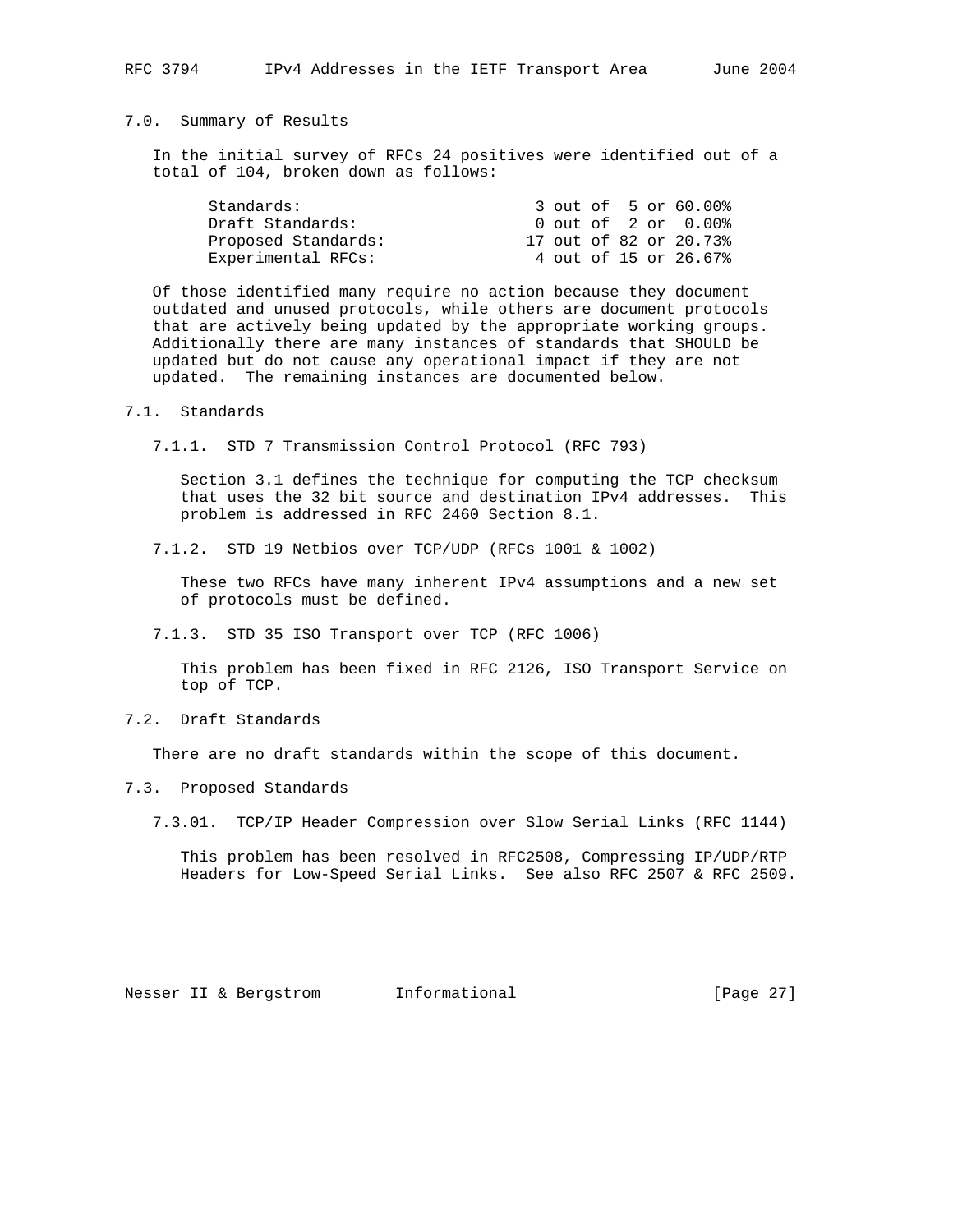7.3.02. ONC RPC v2 (RFC 1833)

 The problems can be resolved with a definition of the NC\_INET6 protocol family.

7.3.03. RTSP (RFC 2326)

 Problem has been acknowledged by the RTSP developer group and will be addressed in the move from Proposed to Draft Standard. This problem is also addressed in RFC 2732, IPv6 Literal Addresses in URL's.

7.3.04. SDP (RFC 2327)

 One problem is addressed in RFC 2732, IPv6 Literal Addresses in URL's. The other problem can be addressed with a minor textual clarification. This must be done if the document is to transition from Proposed to Draft. These problems are solved by documents currently in Auth48 or IESG discuss.

7.3.05. IPPM Metrics (RFC 2678)

The IPPM WG is working to resolve these issues.

7.3.06. IPPM One Way Delay Metric for IPPM (RFC 2679)

 The IPPM WG is working to resolve these issues. An ID is available (draft-ietf-ippm-owdp-03.txt).

7.3.07. IPPM One Way Packet Loss Metric for IPPM (RFC 2680)

The IPPM WG is working to resolve these issues.

7.3.09. Round Trip Delay Metric for IPPM (RFC 2681)

The IPPM WG is working to resolve these issues.

 7.3.08. The PINT Service Protocol: Extensions to SIP and SDP for IP Access to Telephone Call Services(RFC 2848)

 This specification is dependent on SDP which has IPv4 dependencies. Once these limitations are fixed, then this protocol should support IPv6.

7.3.09. TCP Processing of the IPv4 Precedence Field (RFC 2873)

The problems are not being addressed.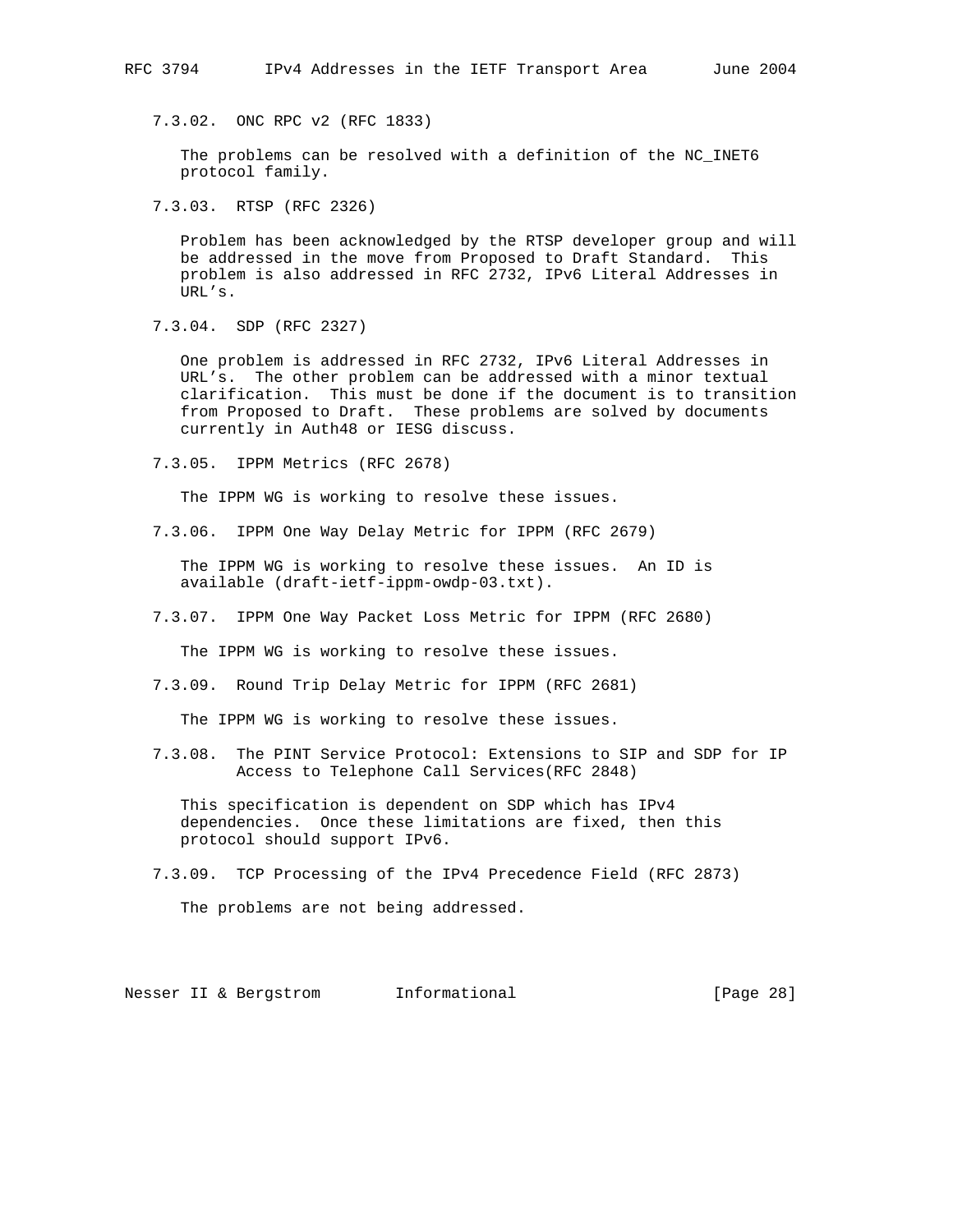7.3.10. Integrated Services in the Presence of Compressible Flows (RFC 3006)

 This document defines a protocol that discusses compressible flows, but only in an IPv4 context. When IPv6 compressible flows are defined, a similar technique should also be defined.

7.3.11. SDP For ATM Bearer Connections (RFC 3108)

 The problems are not being addressed, but it is unclear whether the specification is being used.

7.3.12. The Congestion Manager (RFC 3124)

 An update to this document can be simply define the use of the IPv6 Traffic Class field since it is defined to be exactly the same as the IPv4 TOS field.

7.4. Experimental RFCs

7.4.1. Reliable Data Protocol (RFC 908)

 This specification relies on IPv4 and a new protocol standard may be produced.

 7.4.2. Internet Reliable Transaction Protocol functional and interface specification (RFC 938)

 This specification relies on IPv4 and a new protocol standard may be produced.

7.4.3. NETBLT: A bulk data transfer protocol (RFC 998)

 This specification relies on IPv4 and a new protocol standard may be produced.

7.4.4. VMTP: Versatile Message Transaction Protocol (RFC 1045)

 This specification relies on IPv4 and a new protocol standard may be produced.

7.4.5. OSPF over ATM and Proxy-PAR (RFC 2844)

 This specification relies on IPv4 and a new protocol standard may be produced.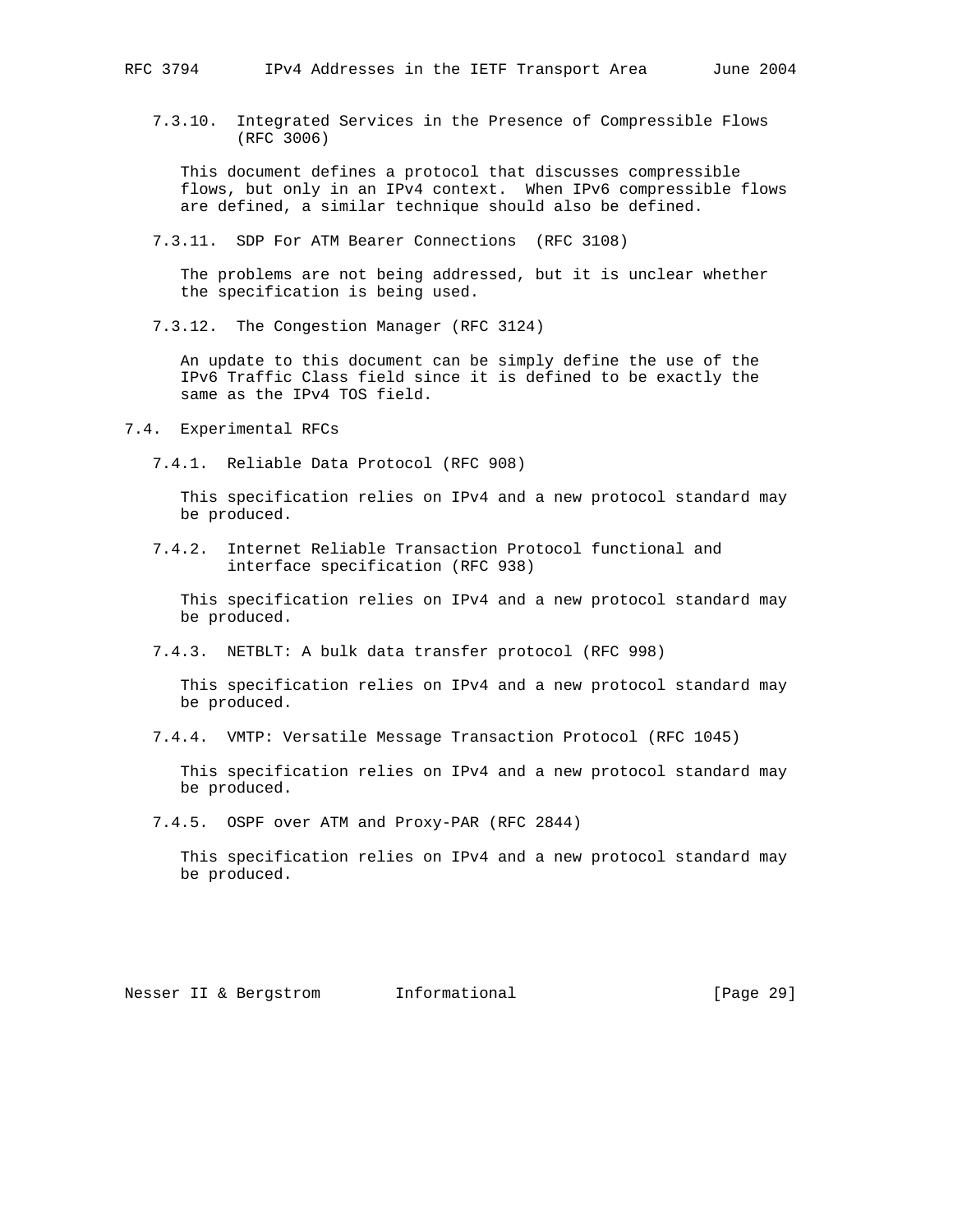## 8.0. Security Considerations

 This memo examines the IPv6-readiness of specifications; this does not have security considerations in itself.

#### 9.0. Acknowledgements

 The authors would like to acknowledge the support of the Internet Society in the research and production of this document. Additionally the author, Philip J. Nesser II, would like to thanks his partner in all ways, Wendy M. Nesser.

 The editor, Andreas Bergstrom, would like to thank Pekka Savola for guidance and collection of comments for the editing of this document. He would further like to thank Allison Mankin, Magnus Westerlund and Colin Perkins for valuable feedback on some points of this document.

## 10.0. Normative Reference

- [1] Nesser, II, P. and A. Bergstrom, Editor, "Introduction to the Survey of IPv4 Addresses in Currently Deployed IETF Standards", RFC 3789, June 2004.
- 11.0. Authors' Addresses

 Please contact the authors with any questions, comments or suggestions at:

 Philip J. Nesser II Principal Nesser & Nesser Consulting 13501 100th Ave NE, #5202 Kirkland, WA 98034

 Phone: +1 425 481 4303 Fax: +1 425 48 EMail: phil@nesser.com

 Andreas Bergstrom, Editor Ostfold University College Rute 503 Buer N-1766 Halden Norway

EMail: andreas.bergstrom@hiof.no